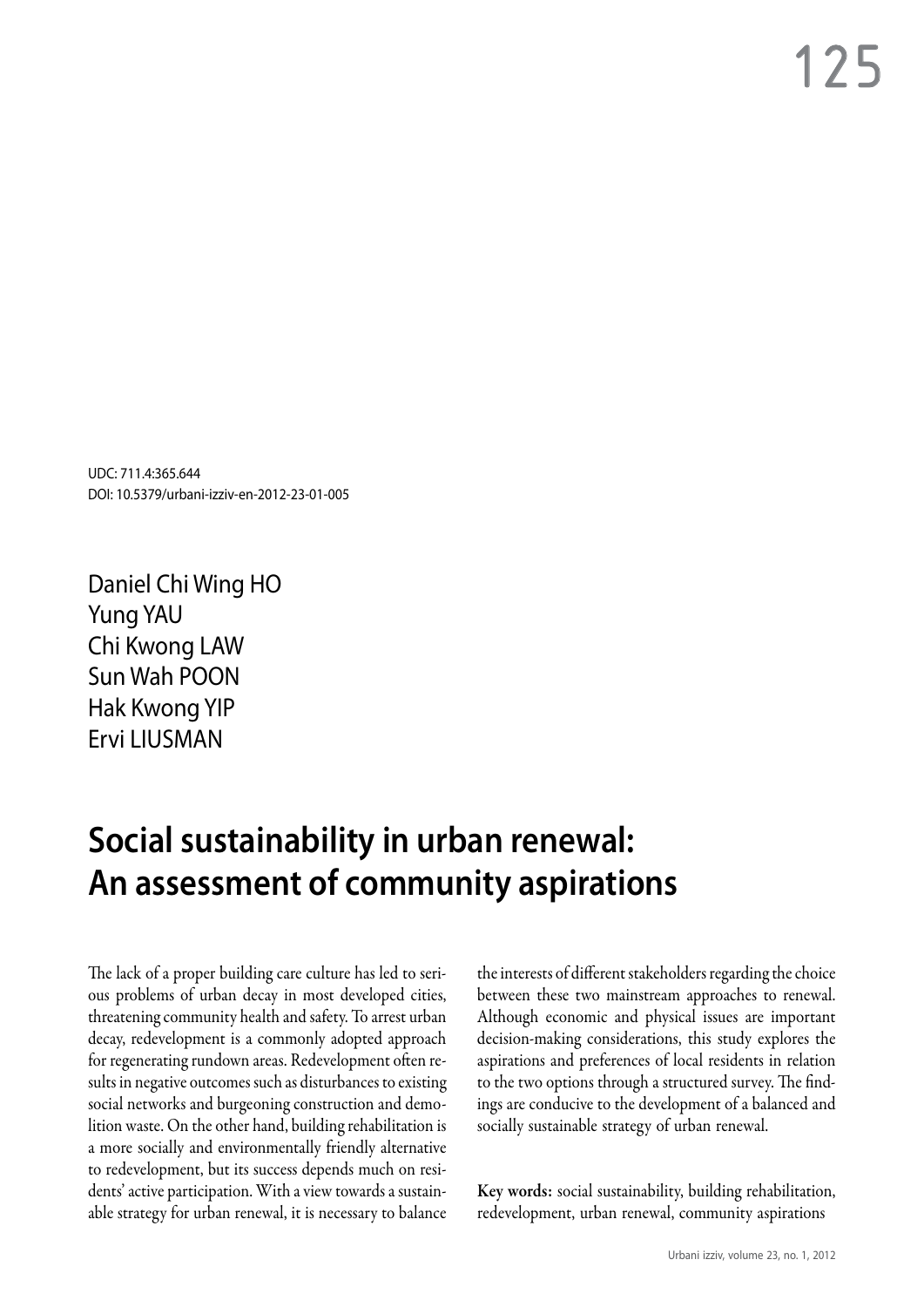# **1 Introduction**

Most developed cities face the formidable problem of urban decay (Chan & Lee, 2008a; Yau, 2008; Yau, 2009; Yau & Cheng, 2010). A holistic policy for the long-term management of their building stock is often absent, and there is a general lack of a building-care culture among homeowners in multi-owned apartment buildings. Building dilapidation proliferates, particularly in old districts, and threatens community health and safety. This issue has been widely discussed in the literature (e.g., Ho & Yau, 2004; Ho et al., 2008; Yau, Ho, et al., 2008; Yau et al., 2009; Yau, 2010). To take Hong Kong as an example, the local community has been suffering from tragedies caused by derelict buildings. In January 2010, for instance, an old and unmanaged six-storey apartment building collapsed, causing four deaths. This incident represents only the tip of the iceberg. According to the Home Affairs Department (2010), among the 39,500 private buildings in Hong Kong, about 25% do not have any form of residents' organisation. Moreover, two‑fifths of the building stock is not managed by any property management agent. Most of these unmanaged buildings are, in fact, old and probably the most dilapidated of all.

It is a common belief that building dilapidation and urban decay should be urgently improved by means of urban renewal or regeneration. Yet building rehabilitation and renovation projects are often hindered by a lack of funding or lack of cooperation between building co‑owners. More importantly, a set of general principles guiding the use of redevelopment or rehabilitation to a particular urban renewal project is often absent among the responsible local authorities. This creates disputes among various stakeholders and delays the renewal process. In light of the far-reaching impacts of urban renewal on the quality of the built environment and quality of life (Shye, 1989; Ng et al., 2005), due consideration should be accorded to a wide spectrum of perspectives (e.g., economic, physical and social) when deciding on the best option for a renewal project.

There has been a large body of literature discussing various aspects of urban renewal, such as the physical conditions of buildings (e.g., Ho et al., 2004; Wong et al., 2006; Yau, 2008; Juan et al., 2010) and the economics of building improvement (e.g., Needleman, 1969; Balchin et al., 1992; Yiu, 2007; Ribeiro, 2008; Yau, Chau, et al., 2008; Yau, 2011). Nonethe‑ less, the community aspirations for different approaches to urban renewal have seldom attracted academic attention. To straddle the existing research gap, this study aims to assess how the community perceives the two approaches to urban renewal, namely redevelopment and rehabilitation, through a structured survey. In particular, we aim to identify exogenous

Nevertheless, redevelopment often results in massive building demolition and the displacement of existing residents (Stevens, 1995; Arthurson, 1998). It destroys the existing social fabric and networks, leading to social isolation. Marc Fried (1966), Stevens (1995) and Larry Keating (2000) believed that redevelopment can create disruptions to individuals and communities and reduce social capital as a whole. The Port Adelaide waterfront redevelopment, for instance, has caused the working class in that area to suffer due to the relocation of export shipping activities, which has diminished economic prosperity (Oakley, 2007). Susan Oakley (2007) also mentioned that the majority of local residents are concerned about the negative impact of redevelopment on the continuity of a "sense of place". This is contrary to the principles of community building in the contemporary urban planning concept. In addition to these social problems, redevelopment also damages the environment. For instance, Vivian Tam and Chi-Ming Tam (2007) criticised Hong Kong's comprehensive redevelopment projects for generating a huge volume of concrete waste that would soon exhaust all the available landfill areas. In addition, in typical redevelopment projects, old and relatively low-rise buildings are torn down and replaced by new high-rises. The erection of these high-rises may affect the natural lighting and air circulation in the neighbourhood. An increased development density can be detrimental to a community's health ( Jackson, 2003).

factors affecting an individual's attitude towards these two approaches. Policy implications would be discussed with respect to the community engagement process for a balanced and socially sustainable urban renewal strategy.

# **2 Urban renewal and social sustainability**

## **2.1 Redevelopment vs. rehabilitation**

A sustainable strategy for urban renewal should embrace different options for action. Redevelopment usually aims to eliminate the existing rundown areas or prevent an existing area from turning into a slum (Warren, 1965). If properly planned and executed, redevelopment projects can thoroughly improve the built environment in the subject areas. Stephen Messner (1968) and Christine Stevens (1995) pointed out that the capital investment stemming from redevelopment could offer social and economic benefits to local communities. Certain social problems, such as crime and poor environmental hygiene, could be reduced after the removal of poor-quality structures in rundown areas. Additionally, properties in the vicinity of redeveloped areas could become more valuable. Stevens (1995) added that redevelopment could bring about significant indirect economic benefits by creating jobs and improving economic activity.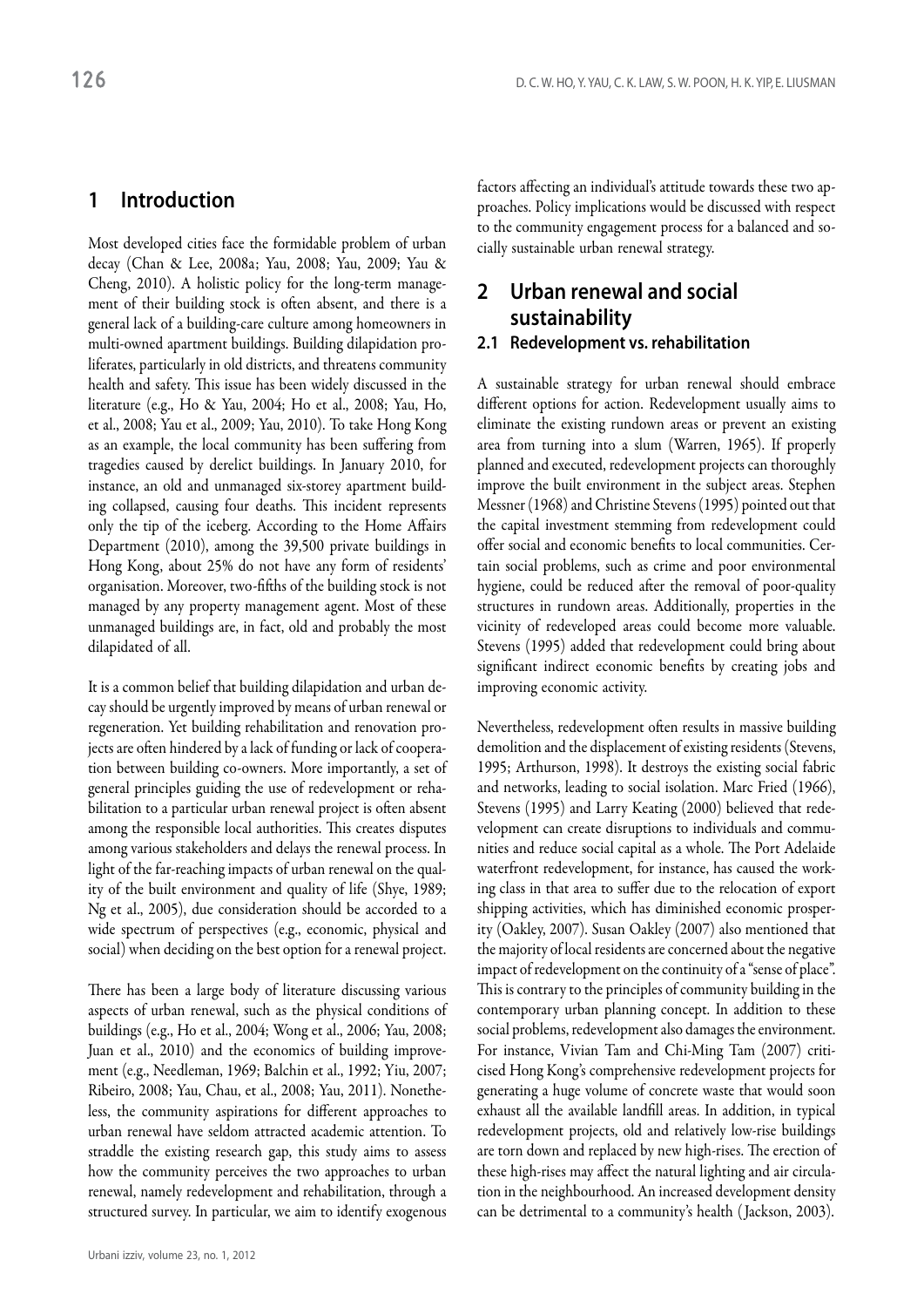On the other hand, building rehabilitation is more socially friendly because it upgrades the physical built environment without relocating the residents. Building rehabilitation is important in regenerating old urban areas (Hui et al., 2008) and is needed to open the potentialities of city life to the local communities (Ogdul, 2000). It causes less social disturbance (Needleman, 1965) and is a cheaper and faster method to enhance the building quality (Yau & Ho, 2008). Robert Simons et al. (2003) listed the economic and social benefit of the Community Development Corporations (CDC)'s housing rehabilitation programs, including job creation, increasing property values, improved quality of housing, provision of low-income households with affordable housing, and improved neighbourhood stability. A number of European countries have replaced redevelopment with an emphasis on rehabilitation in urban regeneration since the 1970s (Wood, 1991) because rehabilitation improves building quality, strengthens residents' identity and contributes to the decrease of social asymmetries (Mourao & Pedro, 2007). In addition, rehabilitation adds value to both the improved properties and those nearby (O'Loughlin & Munski, 1979; Yau, Chau, et al., 2008).

From an environmental viewpoint, rehabilitation is a means of increasing housing space supply with a low expenditure of energy and material consumption. It also preserves building materials and develops tourism opportunities (McLaren, 1989). Rehabilitation, one of the methods for upgrading the building quality of existing stocks, is very important for enhancing the sustainability of the built environment (Cooper, 2001). This is why Nessa Winston (2010) recommended that a sustainable urban renewal policy should put more emphasis on rehabilitation rather than demolition.

# **2.2 Urban renewal and social sustainability**

Urban sustainability has become an important issue when increasingly more cities are experiencing considerable physical, economic and social transformations. Nicola Dempsey et al. (in press) pointed out that sustainable development should not be solely an ecological or environmental issue, but should also encompass physical, economic and social dimensions. This is particularly true when the concept of sustainable development is applied to the arena of urban management, including urban renewal. Given that the primary objective of urban renewal is to improve the quality of life for the community affected, the physical improvement of its built environment alone is insufficient (Planning and Lands Bureau, 2001). As put forward by Peter Roberts (2000), urban physical conditions are strongly linked to social responses. Urban renewal often creates new social problems. For example, inadequate compensation, lack of residents' participation in the renewal process and the unavailability of the option for original residents to return to

the redeveloped areas often damages the diversity and vitality of the neighbourhoods (Jacobs, 1961; Hartman, 1964). In addition, urban renewal, particularly in the form of redevelopment, may destroy families, kinship and the social networks of long‑established communities (Willmott & Young, 1957; Meegan & Mitchell, 2001; He & Wu, 2007). Patrick Loftman and Brendan Nevin (1995) emphasised that the negative outcomes of urban renewal would be more profound for the disadvantaged, such as those with low incomes and the elderly.

Because social capital plays a certain role in sustainable development (Danchev, 2005), planners should duly consider various social issues so that they can map out a sustainable strategy of urban renewal for a city (Price Waterhouse, 1993; Edwards, 1997; Roberts, 2000; Stubbs, 2004; Friedman, 2007). A successful renewal project improves the life opportunities of the existing residents and promotes social cohesion and a sense of belonging in the area (Arthurson, 1998). To a large extent, renewal projects of this kind can achieve urban social sustainability, which is defined by Oren Yiftachel and David Hedgcock (1993: 140) as: "[t]he continuing ability of a city to function as a long-term viable setting for human interaction, communication and cultural development." With a view to social sustainability in urban renewal, therefore, planners are required to comprehend the appropriate approach that brings fewer negative impacts to the existing social fabric and causes less reduction in social capital.

Many previous studies (e.g., Needleman, 1965; Brookes & Hughes, 1975; Alker & McDonald, 2003; Yiu & Leung, 2005; Chan & Lee, 2008b; Yau, Ho, et al., 2008) focused on the economic and physical dimensions of urban renewal. There has been little empirical literature that has demonstrated the relative significance of social networks in communities and the perceptions of their residents towards various urban renewal strategies. For instance, Michael Warren (1965) and John O'Loughlin and Douglas Munski (1979) highlighted that residents in the U.S. did not prefer housing rehabilitation because of the increased property taxes. Therefore, Richard Travis (1973) and O'Loughlin and Munski (1979) suggested that residents' attitude toward rehabilitation should be examined before its implementation. The same applies to other means of urban renewal. What is equally important is to consider the value placed by residents on their existing social environment in urban renewal (Brookes & Hughes, 1975).

Although urban renewal or regeneration can contribute to a city's sustainable development through recycling dilapidated sites and buildings (Couch & Dennemann, 2000), planning and implementing the projects in a "sustainable" manner can be challenging. In light of the divergent views and conflicting interests of different stakeholders, it is necessary to involve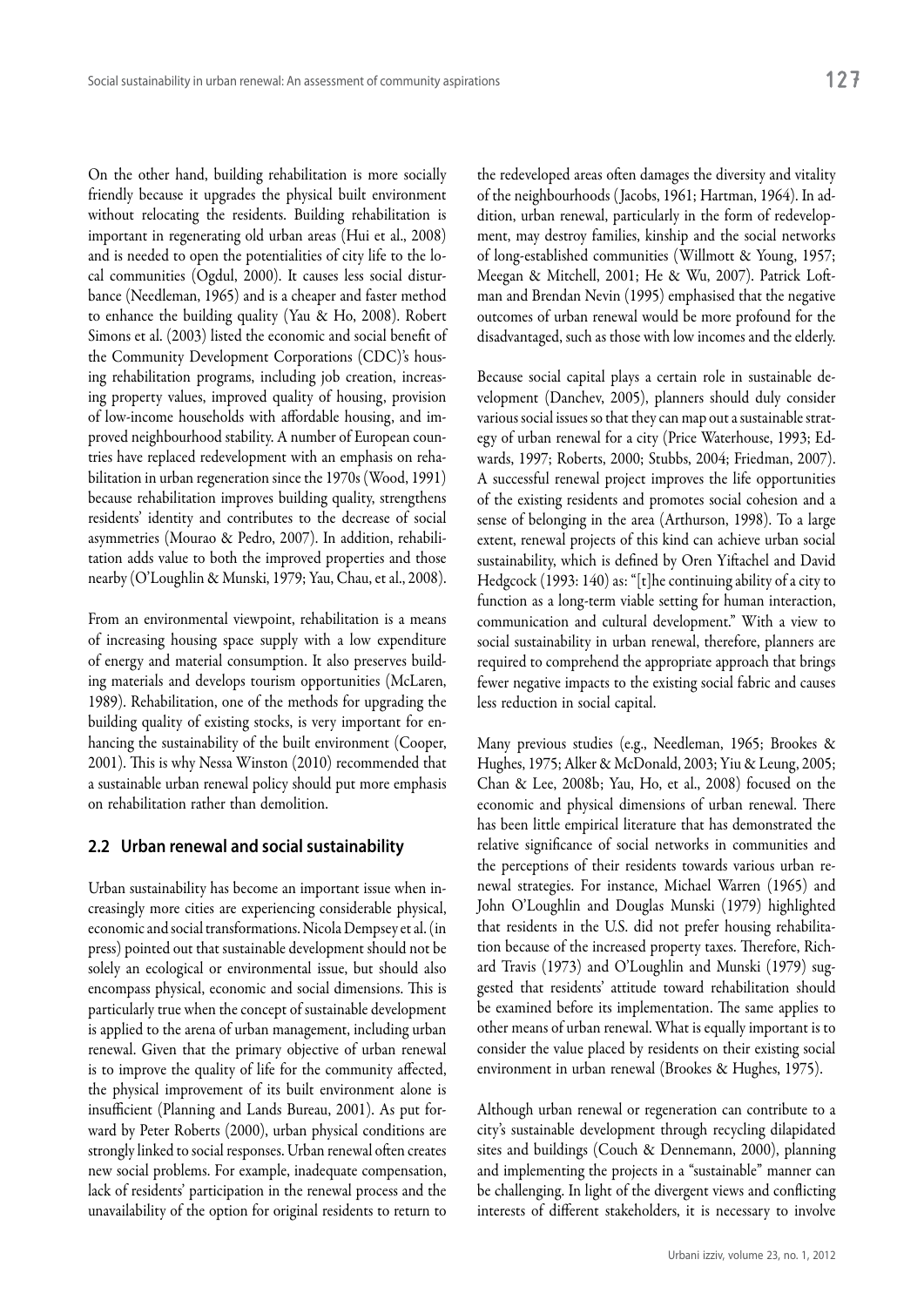the local community in order to arrive at a more informed and socially responsible decision in urban renewal (Ng, 2002). Policymakers and administrators should bear in mind that sustainable development should be based on the understanding of close links between the environment and society with feedback loops that go both ways (Hopwood et al., 2005). Sustainability in urban renewal projects can only be achieved by engaging the community in the process (Fordham, 1995; Edgar & Taylor, 2000).

All these studies explain why community involvement should be a major part of the urban renewal process in order to convert the aspirations of communities into decisions that benefit them (Warren, 1965; Jacobs & Dutton, 2000; Lloyd, 2002), although Marilyn Taylor (2000) has cautioned that involving the community in the urban renewal process could be time-consuming and complex.

# **3 Research design**

Given that community aspirations are important to successful urban renewal, this study aims to explore community perceptions towards the two mainstream approaches to urban renewal – namely, redevelopment and rehabilitation – and to identify the determinants of the average individual's attitude to these approaches. This study adopts a qualitative response method to collate the views of the residents living in four old districts in Hong Kong – Central and Western (CW), Wanchai (WC), Yau Tsim Mong (YTM) and Sham Shui Po (SSP) - with the use of a structured survey. These four districts were selected because of the proliferation of dilapidated buildings there. Figure 1 shows the generally dilapidated buildings in the SSP district. They also happened to be target areas for urban renewal under the *Urban Renewal Strategy 2001* (Planning and Lands Bureau, 2001). Only residents living in private residential buildings were interviewed. Prior to the interview, the definitions of redevelopment and rehabilitation were explained to the residents. The questionnaire set includes questions about the responding residents' socio-demographic characteristics, residential experience, perceived conditions of social networks, attitudes toward redevelopment and rehabilitation, and reasons for their mindsets.

# **3.1 Analytical model explaining an individual's attitude**

The preset questionnaire includes questions about a) the particulars of each respondent, such as age, educational level and household income; and b) attitudes toward the two urban renewal approaches and social conditions conducive to their



**Figure 1:** A dilapidated building in an old district in Hong Kong (photo: Daniel Chi Wing Ho).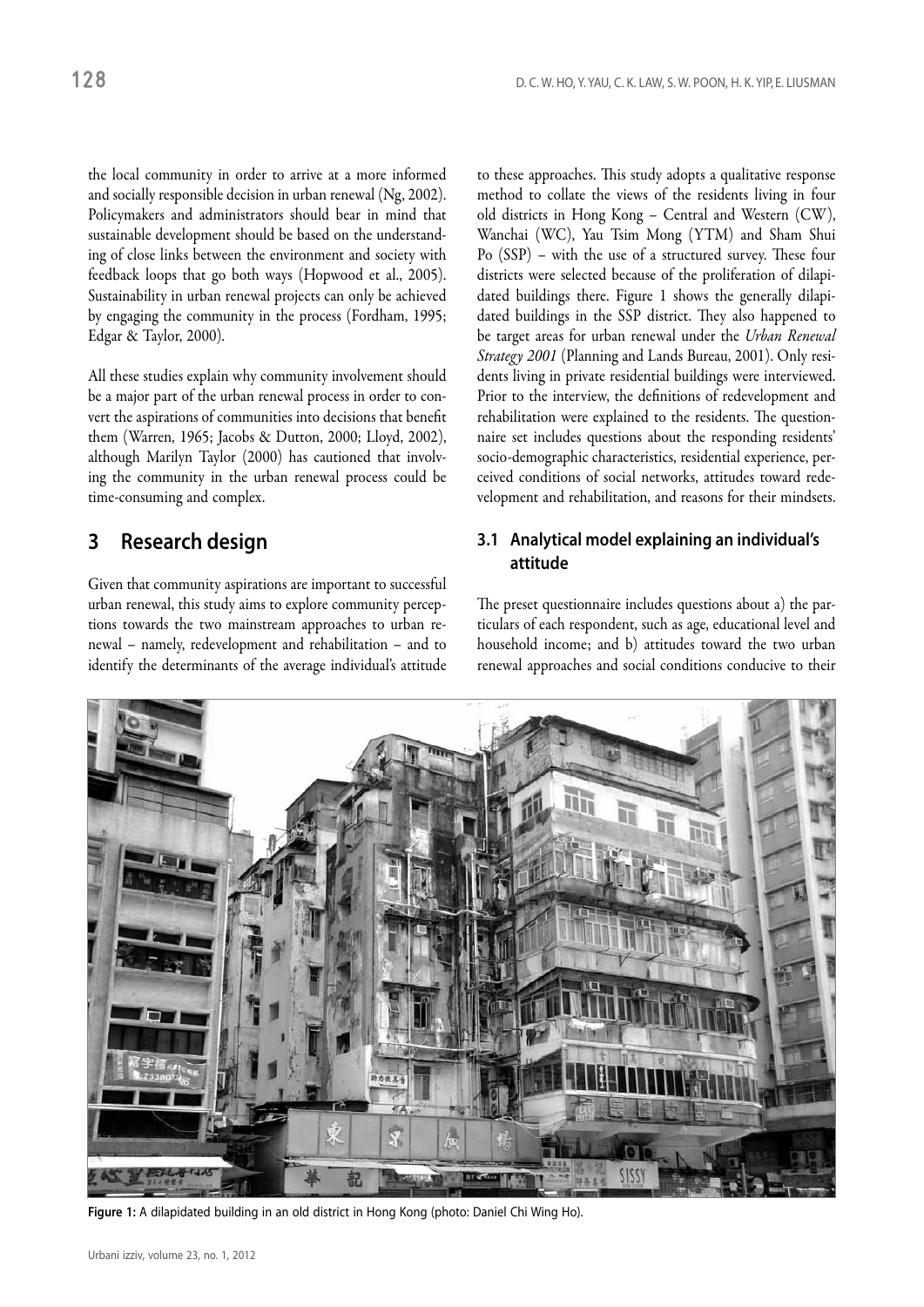choices, such as length of residence, moving decision and social network. As suggested by the literature (e.g., Mendelsohn, 1977; Mayer, 1981; Shear, 1983), the choice between different renewal approaches could be influenced by household characteristics, building age, moving decision and neighbourhood features. Travis (1973) found that a resident's attitude towards housing rehabilitation depended on his or her socioeconomic background, length of residence in the neighbourhood and housing tenure. Based on these established links, we hypothesised that an individual's choice (CHOICE) between rehabilitation and redevelopment for an urban renewal project can be expressed as a function (*f*), as shown in Equation 1:

## *CHOICE* = ƒ (*GEN, AGE, INC, EDU, EMP, TEN, LOR, ITS, BAGE, SAT, IFM, FSI, REL, DIST*)

#### Where

- *• GEN*, *AGE*, *INC*, *EDU*, *EMP* and *TEN* denote the gender, age, household income, highest educational attainment, employment status and tenure mode of the individual, respectively;
- *• LOR* stands for an individual's length of residence at his or her current address;
- **Table 1:** Descriptions of the explanatory variables.
- *• ITS* stands for the individual's intention to stay in his or her residential district;
- *• BAGE* stands for the age of the building in which the individual resides;
- *• SAT* stands for the individual's satisfaction with his or her building's conditions;
- *• IFM* stands for the number of immediate family members living in the district, but not with the individual;
- *FSI* stands for the individual's frequency or regularity of social interaction with his or her neighbours;
- *• REL* stands for the individual's perceived relationship with his or her neighbours; and
- *DIST* is a vector of dummies representing the districts.

The function  $f(x)$  attempts to integrate socio-demographic factors (gender, age, household income, education level and employment status), residential experience (length of residence, housing tenure and intention to stay), housing characteristics (building age and location) and social network (regularity of contact, number of family members living nearby and the quality of one's relationship with neighbours). Table 1 describes the variables incorporated in Equation 1.

| Variable                       | Description |                                                             |  |  |  |
|--------------------------------|-------------|-------------------------------------------------------------|--|--|--|
| Choice (CHOICE)                |             |                                                             |  |  |  |
|                                | $=-3$       | Strongly supported rehabilitation and opposed redevelopment |  |  |  |
|                                | $=-2$       | Strongly supported rehabilitation                           |  |  |  |
|                                | $=-1$       | Supported rehabilitation                                    |  |  |  |
|                                | $= 0$       | Neutral between the two approaches                          |  |  |  |
|                                | $= 1$       | Supported redevelopment                                     |  |  |  |
|                                | $= 2$       | Strongly supported redevelopment                            |  |  |  |
|                                | $=$ 3       | Strongly supported redevelopment and opposed rehabilitation |  |  |  |
| Gender (GEN)                   |             |                                                             |  |  |  |
|                                | $= 1$       | If the respondent is male, and zero if otherwise            |  |  |  |
| Resident Age (AGE)             |             |                                                             |  |  |  |
|                                | $= 1$       | 19 years old or less                                        |  |  |  |
|                                | $= 2$       | 20-29 years old                                             |  |  |  |
|                                | $=$ 3       | 30-39 years old                                             |  |  |  |
|                                | $= 4$       | 40-49 years old                                             |  |  |  |
|                                | $= 5$       | 50-59 years old                                             |  |  |  |
|                                | $= 6$       | 60-69 years old                                             |  |  |  |
|                                | $= 7$       | 70 years old or more                                        |  |  |  |
| Monthly Household Income (INC) |             |                                                             |  |  |  |
|                                | $= 1$       | Below HKD 6,000                                             |  |  |  |
|                                | $= 2$       | HKD 6,000-9,999                                             |  |  |  |
|                                | $=$ 3       | HKD 10,000-14,999                                           |  |  |  |
|                                | $= 4$       | HKD 15,000-19,999                                           |  |  |  |
|                                | $= 5$       | HKD 20,000-24,999                                           |  |  |  |
|                                | $= 6$       | HKD 25,000-29,999                                           |  |  |  |
|                                | $= 7$       | HKD 30,000-34,999                                           |  |  |  |
|                                | $= 8$       | HKD 35,000-39,999                                           |  |  |  |
|                                | $= 9$       | HKD 40,000 or more                                          |  |  |  |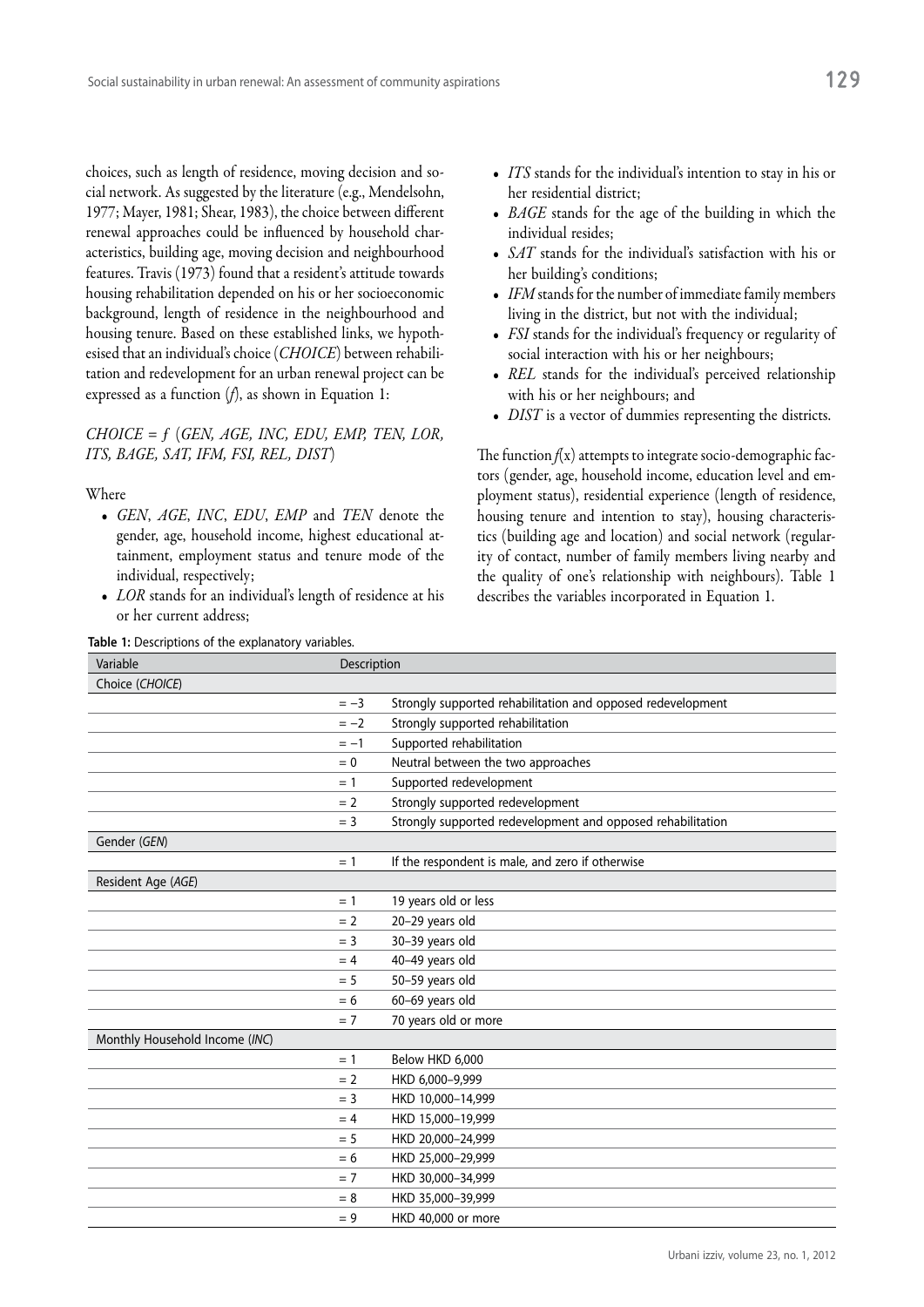| Variable                                              | Description |                                                                                          |
|-------------------------------------------------------|-------------|------------------------------------------------------------------------------------------|
| Educational Attainment (EDU)                          |             |                                                                                          |
|                                                       | $= 1$       | Primary or below                                                                         |
|                                                       | $= 2$       | Lower secondary                                                                          |
|                                                       | $=$ 3       | Upper secondary                                                                          |
|                                                       | $=4$        | Non-degree post-secondary                                                                |
|                                                       | $= 5$       | Bachelor's degree or higher                                                              |
| Employment Status (EMP)                               |             |                                                                                          |
| $EMP_1$                                               | $= 1$       | If the respondent was an employer or self-employed, and zero if otherwise                |
| $EMP_2$                                               | $=1$        | If the respondent was an employee, and zero if otherwise                                 |
| $EMP_3$                                               | $= 1$       | If the respondent was a student or housewife, and zero if otherwise                      |
| $EMP_4$                                               | $= 1$       | If the respondent was retired, and zero if otherwise                                     |
| $EMP_5$                                               | $= 1$       | If the respondent was unemployed, and zero if otherwise                                  |
| Tenure Type (TEN)                                     |             |                                                                                          |
|                                                       | $= 1$       | If respondent was an owner-occupier, and zero if otherwise                               |
| Length of Residence (LOR)                             |             |                                                                                          |
|                                                       |             | Individual's length of residence at the current address, measured in the number of years |
| Intention to Stay in the District (ITS)               |             |                                                                                          |
| $ITS_1$                                               | $= 1$       | If the respondent intended to stay in the district, and zero if otherwise                |
| $ITS_2$                                               | $= 1$       | If the respondent did not intend to stay in the district, and zero if otherwise          |
| $ITS_3$                                               | $= 1$       | If the respondent had not decided if he or she would continue to stay in the             |
|                                                       |             | district, and zero if otherwise                                                          |
| Building Age (BAGE)                                   |             |                                                                                          |
|                                                       | $= 1$       | 30-39 years                                                                              |
|                                                       | $= 2$       | 40-49 years                                                                              |
|                                                       | $=$ 3       | 50 years or more                                                                         |
| Satisfaction with Overall Building Conditions (SAT)   |             |                                                                                          |
|                                                       | $= 1$       | Very dissatisfied                                                                        |
|                                                       | $= 2$       | Dissatisfied                                                                             |
|                                                       | $=$ 3       | Neutral                                                                                  |
|                                                       | $= 4$       | Satisfied                                                                                |
|                                                       | $= 5$       | Very satisfied                                                                           |
| Immediate Family Members (IFM)                        |             |                                                                                          |
|                                                       |             | Number of the respondent's immediate family members living in the district               |
| Frequency of Social Interaction with Neighbours (FSI) |             |                                                                                          |
|                                                       | $=1$        | Rare or never                                                                            |
|                                                       | $= 2$       | Seldom                                                                                   |
|                                                       | $= 3$       | Often                                                                                    |
|                                                       | $= 4$       | Very Often                                                                               |
| Perceived Relationship with Neighbours (REL)          |             |                                                                                          |
|                                                       | $= 1$       | Very poor                                                                                |
|                                                       | $= 2$       | Poor                                                                                     |
|                                                       | $=$ 3       | Average                                                                                  |
|                                                       | $= 4$       | Good                                                                                     |
|                                                       | $= 5$       | Very good                                                                                |
| District (DIST)                                       |             |                                                                                          |
| <b>CW</b>                                             | $= 1$       | If the respondent lived in Central and Western, and zero if otherwise                    |
| WC                                                    | $= 1$       | If the respondent lived in Wanchai, and zero if otherwise                                |
| <b>YTM</b>                                            | $= 1$       | If the respondent lived in Yau Tsim Mong, and zero if otherwise                          |
| SSP                                                   | $=1$        | If the respondent lived in Sham Shui Po, and zero if otherwise                           |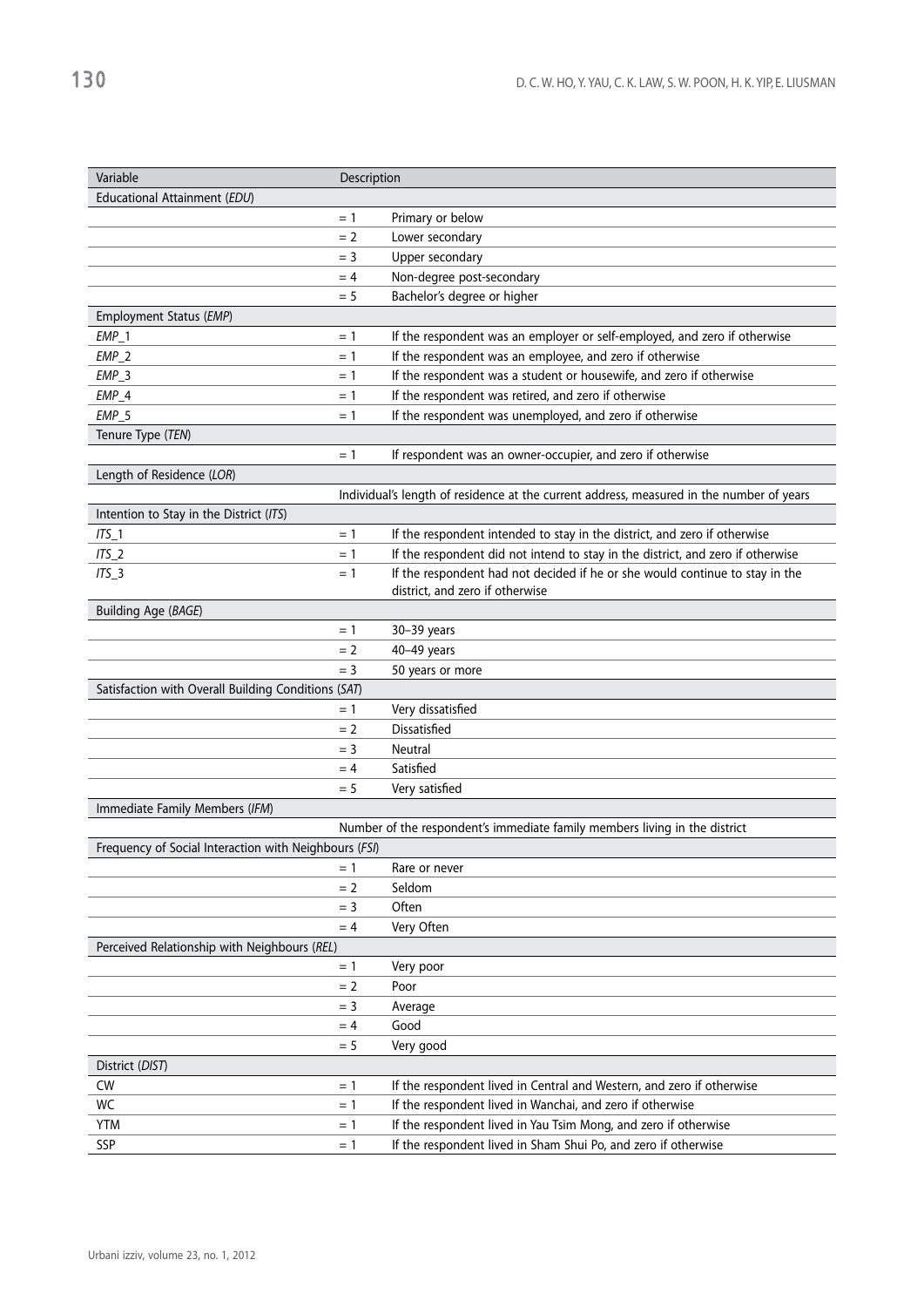| <b>District</b>     | <b>Building age</b><br>Total |       |     |               |     |               |     |              |       |       |
|---------------------|------------------------------|-------|-----|---------------|-----|---------------|-----|--------------|-------|-------|
|                     | $<$ 20 years                 |       |     | $20-29$ years |     | $30-39$ years |     | $>$ 39 years |       |       |
|                     | n                            | %     | n   | $\frac{0}{0}$ | n   | $\frac{0}{0}$ | n   | %            | n     | $\%$  |
| Central and Western | 52                           | 16.9  | 64  | 18.3          | 58  | 16.9          | 193 | 38.7         | 367   | 24.5  |
| Wanchai             | 12                           | 3.9   | 14  | 4.0           | 42  | 12.2          |     | 2.2          | 79    | 5.3   |
| Yau Tsim Mong       | 99                           | 32.2  | 196 | 56.0          | 173 | 50.3          | 174 | 34.9         | 642   | 42.8  |
| Sham Shui Po        | 144                          | 46.9  | 76  | 21.7          | 71  | 20.6          | 121 | 24.2         | 412   | 27.5  |
| Total               | 307                          | 100.0 | 350 | 100.0         | 344 | 100.0         | 499 | 100.0        | 500.۱ | 100.0 |

**Table 2:** Residential distribution of the households surveyed in the four districts.

**Table 3:** Distribution of the explanatory variables by attitudinal choices.

| Variables                             |             | Pro-rehabilitation |              | Pro-redevelopment | Neutral        |         | Total          |       |
|---------------------------------------|-------------|--------------------|--------------|-------------------|----------------|---------|----------------|-------|
|                                       | n           | $\%$               | n            | $\%$              | n              | $\%$    | n              | $\%$  |
| Gender (GEN)                          |             |                    |              |                   |                |         |                |       |
| $(= 1)$ Male                          | 73          | 45.6               | 127          | 43.9              | 203            | 51.5    | 403            | 47.8  |
| $(= 0)$ Female                        | 87          | 54.4               | 162          | 56.1              | 191            | 48.5    | 440            | 52.2  |
| Total                                 | 160         | 100.0              | 289          | 100.0             | 394            | 100.0   | 843            | 100.0 |
| Age (AGE)                             |             |                    |              |                   |                |         |                |       |
| $(= 1)$ 19 years old or less          | 8           | 5.0                | 5            | 1.7               | 12             | 3.0     | 25             | 3.0   |
| $(= 2)$ 20-29 years old               | 15          | 9.4                | 17           | 5.9               | 42             | 10.7    | 74             | 8.8   |
| $(= 3)$ 30-39 years old               | 35          | 21.3               | 34           | 11.8              | 50             | 12.7    | 118            | 14.0  |
| $(= 4)$ 40-49 years old               | 29          | 18.1               | 69           | 23.9              | 62             | 15.7    | 160            | 19.0  |
| $(= 5)$ 50-59 years old               | 36          | 22.5               | 68           | 23.5              | 69             | 17.5    | 173            | 20.5  |
| $(= 6)$ 60-69 years old               | 13          | 8.1                | 46           | 15.9              | 59             | 15.0    | 118            | 14.0  |
| $(= 7)$ 70 years old or more          | 25          | 15.6               | 49           | 17.0              | 100            | 25.4    | 174            | 20.6  |
| Refused to answer                     | 0           | 0.0                | $\mathbf{1}$ | 0.3               | 0              | 0.0     | 1              | 0.1   |
| Total                                 | 160         | 100.0              | 289          | 100.0             | 394            | 100.0   | 843            | 100.0 |
| Monthly household income (INC)        |             |                    |              |                   |                |         |                |       |
| $(= 1)$ below HKD 6,000               | 29          | 18.1               | 47           | 16.3              | 87             | 22.1    | 163            | 19.3  |
| $(= 2)$ HKD 6,000-9,999               | 20          | 12.5               | 40           | 13.8              | 64             | 16.2    | 124            | 14.7  |
| $(= 3)$ HKD 10,000-14,999             | 32          | 20.0               | 52           | 18.0              | 75             | 19.0    | 159            | 18.9  |
| $(= 4)$ HKD 15,000-19,999             | 23          | 14.4               | 44           | 15.2              | 56             | 14.2    | 123            | 14.6  |
| $(= 5)$ HKD 20,000-24,999             | 18          | 11.3               | 40           | 13.8              | 30             | 7.6     | 88             | 10.4  |
| $(= 6)$ HKD 25,000-29,999             | 13          | 8.1                | 16           | 5.5               | 10             | 2.5     | 39             | 4.6   |
| $(= 7)$ HKD 30,000-34,999             | 7           | 4.4                | 20           | 6.9               | 22             | 5.6     | 49             | 5.8   |
| $(= 8)$ HKD 35,000-39,999             | 10          | 6.3                | 16           | 5.5               | 13             | 3.3     | 39             | 4.6   |
| $(= 9)$ HKD 40,000 or more            | 4           | 2.5                | 5            | 1.7               | $\overline{7}$ | 1.8     | 16             | 1.9   |
| Refused to answer                     | 4           | 2.5                | 9            | 3.1               | 30             | 7.6     | 43             | 5.1   |
| Total                                 | 160         | 100.0              | 289          | 100.0             | 394            | 100.0   | 843            | 100.0 |
| Educational attainment (EDU)          |             |                    |              |                   |                |         |                |       |
| $(= 1)$ Primary or less               | 30          | 18.8               | 92           | 31.8              | 140            | 35.5    | 262            | 31.1  |
| $(= 2)$ Lower secondary               | 37          | 23.1               | 60           | 20.8              | 103            | 26.1    | 200            | 23.7  |
| (= 3) Upper secondary                 | 59          | 36.9               | 95           | 32.9              | 95             | 24.1    | 249            | 29.5  |
| (= 4) Non-degree post-secondary       | 8           | 5.0                | 14           | 4.8               | 21             | 5.3     | 43             | 5.1   |
| (= 5) Bachelor's degree or higher     | 26          | 16.3               | 27           | 9.3               | 29             | 7.4     | 82             | 9.7   |
| Refused to answer                     | $\mathbf 0$ | $0.0\,$            | $\mathbf{1}$ | 0.4               | 6              | $1.5\,$ | $\overline{7}$ | 0.8   |
| Total                                 | 160         | 100.0              | 289          | 100.0             | 394            | 100.0   | 843            | 100.0 |
| Employment status (EMP)               |             |                    |              |                   |                |         |                |       |
| (EMP_1 = 1) Employer or self-employed | 13          | 8.1                | 24           | 8.3               | 28             | 7.1     | 65             | 7.8   |
| $(EMP_2 = 1)$ Employee                | 83          | 51.9               | 122          | 42.2              | 135            | 34.3    | 340            | 40.7  |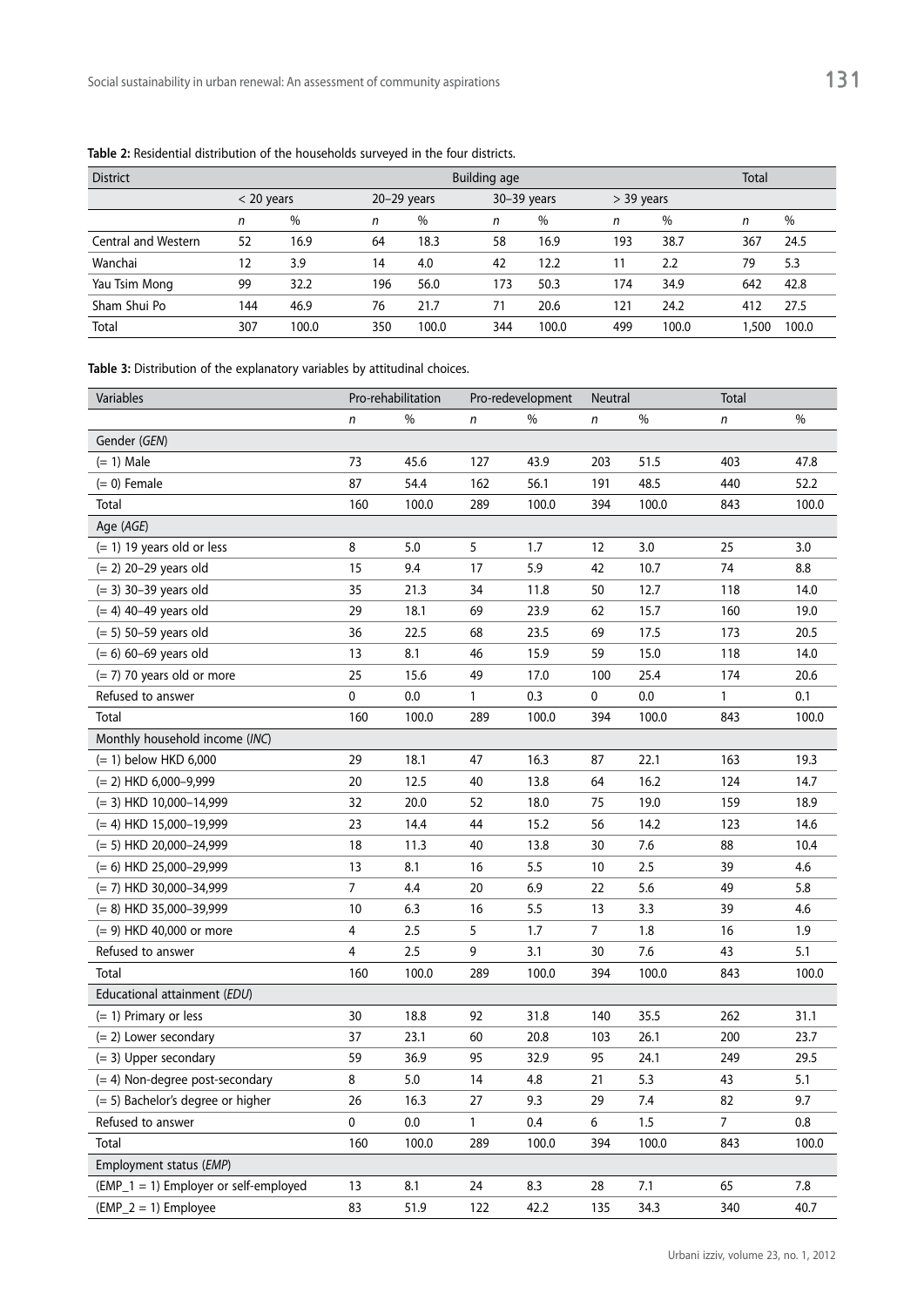| Variables                                                      |                | Pro-rehabilitation |              | Pro-redevelopment | <b>Neutral</b> |             | Total     |       |
|----------------------------------------------------------------|----------------|--------------------|--------------|-------------------|----------------|-------------|-----------|-------|
|                                                                | n              | $\%$               | n            | $\%$              | n              | $\%$        | n         | $\%$  |
| Employment status (EMP)                                        |                |                    |              |                   |                |             |           |       |
| $(EMP_3 = 1)$ Student or housewife                             | 25             | 15.6               | 72           | 24.9              | 109            | 27.7        | 206       | 24.7  |
| $(EMP_4 = 1)$ Retired                                          | 34             | 21.3               | 59           | 20.4              | 112            | 28.4        | 205       | 24.6  |
| $(EMP_5 = 1)$ Unemployed*                                      | 5              | 3.1                | 12           | 4.2               | 10             | 2.5         | 27        | 3.2   |
| Total                                                          | 160            | 100.0              | 289          | 100.0             | 394            | 100.0       | 843       | 100.0 |
| Tenure Type (TEN)                                              |                |                    |              |                   |                |             |           |       |
| (= 1) Owner-occupier                                           | 123            | 76.9               | 231          | 79.9              | 227            | 57.6        | 581       | 68.9  |
| $(= 0)$ Others*                                                | 36             | 22.5               | 58           | 20.1              | 165            | 41.9        | 259       | 30.7  |
| Refused to answer                                              | 1              | 0.6                | 0            | 0.0               | $\overline{2}$ | 0.5         | 3         | 0.4   |
| Total                                                          | 160            | 100.0              | 289          | 100.0             | 394            | 100.0       | 843       | 100.0 |
| Intention to stay in the district (ITS)                        |                |                    |              |                   |                |             |           |       |
| $(ITS_1 = 1) Yes$                                              | 123            | 76.9               | 182          | 63                | 195            | 49.5        | 500       | 59.3  |
| $(ITS 2 = 1) No$                                               | 12             | 7.5                | 28           | 9.7               | 40             | 10.1        | 80        | 9.5   |
| $(ITS_3 = 1)$ Not yet decided*                                 | 25             | 15.6               | 79           | 27.3              | 159            | 40.4        | 263       | 31.2  |
| Total                                                          | 160            | 100.0              | 289          | 100.0             | 394            | 100.0       | 843       | 100.0 |
| Building age (BAGE)                                            |                |                    |              |                   |                |             |           |       |
| $(= 1)$ 30-39 years                                            | 76             | 47.5               | 113          | 39.1              | 155            | 39.3        | 344       | 40.8  |
| $(= 2)$ 40-49 years                                            | 80             | 50.0               | 155          | 53.6              | 200            | 50.8        | 435       | 51.6  |
| $(= 3)$ 50 years or more                                       | 4              | 2.5                | 21           | 7.3               | 39             | 9.9         | 64        | 7.6   |
| Total                                                          | 160            | 100.0              | 289          | 100.0             | 394            | 100.0       | 843       | 100.0 |
| Satisfaction with the overall conditions of the building (SAT) |                |                    |              |                   |                |             |           |       |
| (= 1) Very dissatisfied                                        | 1              | 0.6                | 5            | 1.7               | 4              | 1.0         | 10        | 1.2   |
| (= 2) Dissatisfied                                             | $\mathbf{1}$   |                    |              |                   | 29             |             |           |       |
|                                                                | 38             | 0.6                | 26<br>99     | 9.0               | 171            | 7.3<br>43.4 | 56<br>308 | 6.6   |
| $(= 3)$ Neutral                                                |                | 23.8               |              | 34.3              |                |             |           | 36.5  |
| $(= 4)$ Satisfied                                              | 116            | 72.5               | 153          | 52.9              | 180            | 45.7        | 449       | 53.3  |
| $(= 5)$ Very satisfied                                         | 4              | 2.5                | 6            | 2.1               | 10             | 2.5         | 20        | 2.4   |
| Total                                                          | 160            | 100.0              | 394          | 100.0             | 289            | 100.0       | 843       | 100.0 |
| Frequency of social interaction with neighbours (FSI)          |                |                    |              |                   |                |             |           |       |
| $(= 1)$ Rare                                                   | 37             | 23.1               | 38           | 13.1              | 113            | 28.7        | 188       | 22.3  |
| $(= 2)$ Seldom                                                 | 68             | 42.5               | 143          | 49.5              | 169            | 42.9        | 380       | 45.1  |
| $(= 3)$ Often                                                  | 46             | 28.8               | 100          | 34.6              | 102            | 25.9        | 248       | 29.4  |
| $(= 4)$ Very often                                             | 6              | 3.7                | 6            | 2.1               | 7              | 1.8         | 19        | 2.3   |
| Refused to answer                                              | 3              | 1.9                | 3            | 0.7               | $\overline{2}$ | 0.7         | 8         | 0.9   |
| Total                                                          | 160            | 100.0              | 394          | 100.0             | 289            | 100.0       | 843       | 100.0 |
| Perceived relationship with neighbours (REL)                   |                |                    |              |                   |                |             |           |       |
| $(= 1)$ Very poor                                              | $\mathbf{1}$   | 0.6                | $\mathbf{1}$ | 0.3               | $\overline{2}$ | 0.5         | 4         | 0.5   |
| $(= 2)$ Poor                                                   | $\overline{2}$ | 1.2                | 1            | 0.3               | 12             | 3.0         | 15        | 1.8   |
| $(= 3)$ Average                                                | 59             | 36.9               | 131          | 45.3              | 222            | 56.3        | 412       | 48.9  |
| $(= 4)$ Good                                                   | 55             | 34.4               | 115          | 39.8              | 115            | 29.2        | 285       | 33.8  |
| $(= 5)$ Very good                                              | 19             | 11.9               | 22           | 7.6               | 14             | 3.5         | 55        | 6.5   |
| Refused to answer                                              | 24             | 15.0               | 29           | 6.5               | 19             | 6.6         | 72        | 8.5   |
| Total                                                          | 160            | 100.0              | 394          | 100.0             | 289            | 100.0       | 843       | 100.0 |
| District (DIST)                                                |                |                    |              |                   |                |             |           |       |
| (CW = 1) Central & Western                                     | 62             | 38.8               | 81           | 28.0              | 108            | 27.4        | 251       | 29.7  |
| $(WC = 1)$ Wanchai                                             | 13             | 8.1                | 27           | 9.3               | 13             | 3.3         | 53        | 6.3   |
| $(YTM = 1)$ Yau Tsim Mong                                      | 80             | 50.0               | 135          | 46.7              | 132            | 33.5        | 347       | 41.2  |
| $(SSP = 1)$ Sham Shui Po*                                      | 5              | 3.1                | 46           | 16.0              | 141            | 35.8        | 192       | 22.8  |
| Total                                                          | 160            | 100.0              | 289          | 100.0             | 394            | 100.0       | 843       | 100.0 |

132

Note: (\*) denotes reference dummies in the ordered probit analysis.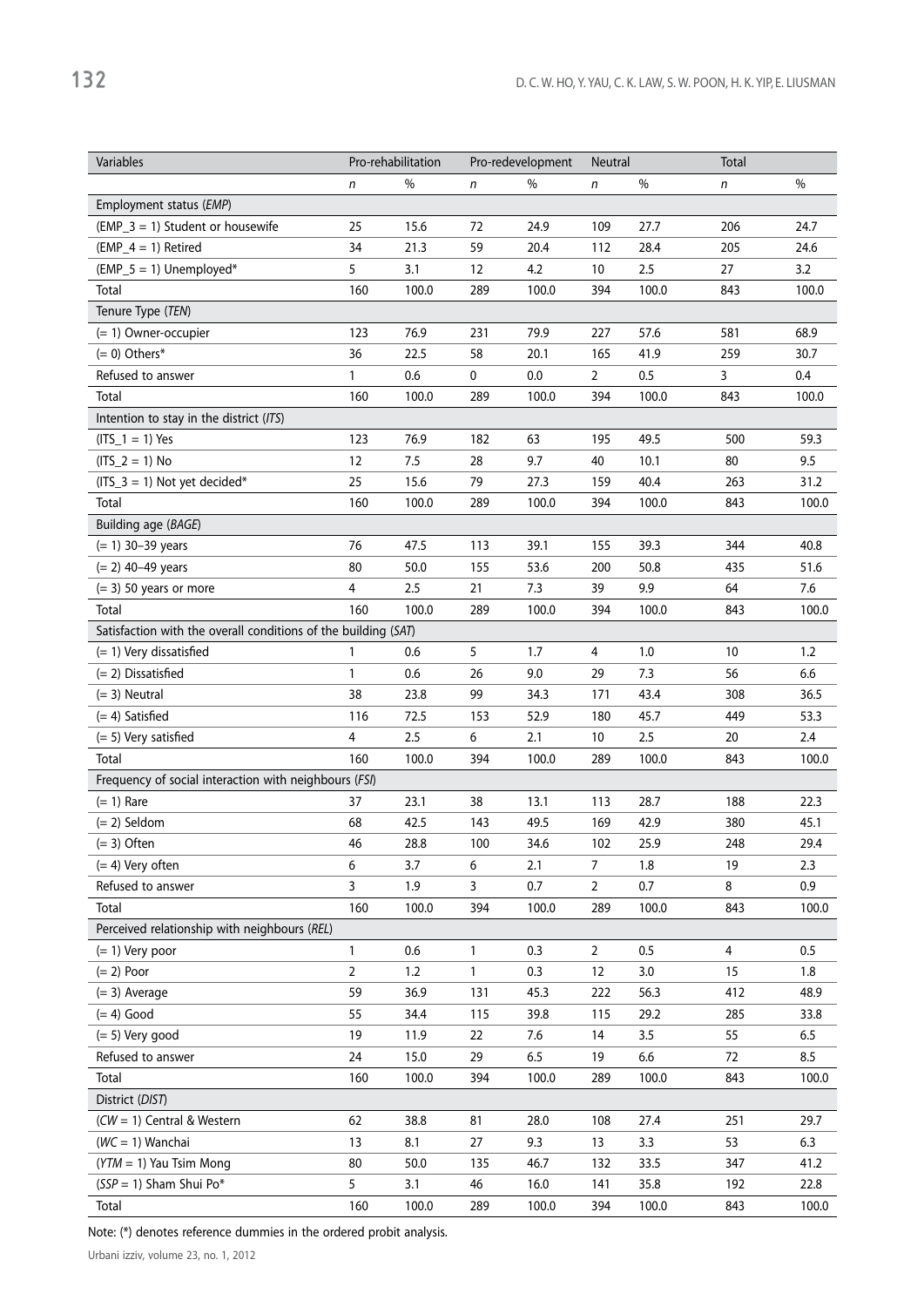# **3.2 Data collection**

We collected the data for empirically testing Equation 1 through a structured survey conducted from May to October 2008. The 2006 Population by‑census revealed that the total number of households in CW, WC, YTM and SSP were 88,088, 55,234, 100,589 and 126,103, respectively (Census and Statistics Department, 2007). A total of 1,500 households were randomly interviewed, comprising 367 from CW, 79 from WC, 642 from YTM and 412 from SSP. Table 2 shows the distribution of the respondents with reference to locality and building age. Among the 1,500 residents interviewed, 843 resided in private residential buildings that were at least 30 years old. Only this group of respondents were asked about their attitudes toward the two mainstream renewal approaches for regenerating the buildings they lived in. Buildings that were less than 30 years old were disregarded because private residential buildings in Hong Kong built from the 1980s onwards are generally less prone to dilapidation (Adams & Hastings, 2001).

# **4 Survey findings, analysis results and discussion**

## **4.1 Findings from the survey**

As shown in Table 1, most of the explanatory variables in Equation 1 were either dichotomous or ordinal, except for LOR and IFM, which are continuous. For those 843 respondents living in older buildings, the lengths of residence at their current addresses ranged from 0.08 to 60 years, with a mean of 16.4 years and a standard deviation of 13.3. On average, the respondents had 1.17 immediate family members living in the district, but not in the same flat as they lived in. As for the non‑continuous variables, their distributive statistics are summarised in Table 3. Altogether, 29.7% of the respondents resided in CW, 6% in WC, 41% in YTM and 23% in SSP. In terms of gender, 47.8% of the respondents were male. Over half of the respondents (55.1%) were age 50 or older. Given that the median monthly household income of all of Hong Kong was HKD 17,250 in 2006 (Census and Statistics Department, 2007), at least half of the households in the survey earned less than this figure. Regarding education level, only 14.8% of the respondents received a post‑secondary education. The sample was dominated by employees (40.7%), and the "retired" and "student and housewife" groups together comprised almost half the sample  $(49.3\%)$ . There were 581  $(68.9\%)$  owner-occupiers in the sample, and 40.8% and 51.6% of them lived in buildings 30 to 39 years and 40 to 49 years old, respectively. Another 7.6% resided in buildings that were at least 50 years old.

When asked whether they would continue residing in their current districts if their flats needed to be demolished, 59.3% of the respondents said yes and 9.5% responded negatively. Despite the fact that 31.2% of the respondents had not yet decided, the findings indicated a strong attachment of the respondents to their districts. For example, over 40% of the respondents enjoyed the company of their neighbours, whereas only 2.3% thought poorly of them. However, 67.4% of the respondents disclosed that they seldom or rarely socialised with their neighbours. This confirmed the observation by Ray Forrest et al. (2002) that neighbourly contact in Hong Kong was weak. The proportion of respondents satisfied with the overall conditions of their buildings amounted to 55.7%, with only 7.8% dissatisfied. As for attitudes towards redevelopment and rehabilitation, it was striking that 394 respondents out of 843 (46.7%) did not indicate a particular preference for either option. Among the rest, 289 (34.3%) preferred redevelopment and 160 (19.0%) opted for rehabilitation. Further analysis is required to determine the characteristics of those respondents that opted for redevelopment or rehabilitation.

## **4.2 Results of ordered probit analysis**

Because the dependent variable in Equation 1 is cardinal and ordered (from  $-3$  to  $+3$ ) in nature, a simple ordinary least‑squares technique cannot generate credible estimation results (McKelvey & Zavoina, 1975; Lu, 1999). In this re‑ gard, an ordered probit analysis was performed to estimate the equation. After truncating for missing data, we included 714 observations in the analysis, the results of which are pre‑ sented in Table 4. The likelihood ratio (LR) statistic for the analysis was 63.96 (statistically significant at the 1% level), which implied that the subject model performed better than the null model in predicting the respondents' attitudes toward rehabilitation and redevelopment. As the analysis results indicated, the gender and education level of the respondents did not significantly affect their choices if all other variables were controlled. The estimated coefficients of the variables *INC* and *AGE* were positive and statistically significant at the 5% level. These results implied that inclination towards redevelopment increased with the respondent's monthly household income and age. That is, wealthier and older respondents tended to support redevelopment, *ceteris paribus*.

Such findings are rather counterintuitive because many previous studies (e.g., Eckert, 1979; 1983; Chui, 2001, 2008) ar‑ gued that redevelopments harmed older residents in various ways. Older respondents in this study preferred redevelopment to rehabilitation probably because of the inadequacies of their living built environments. For example, the absence of lifts in most old tenement blocks reduces the mobility of the elderly, affecting their physical and social wellbeing. Although rehabilitation can generally improve a building's condition, few things, if any, can be done to enhance the properties' acces-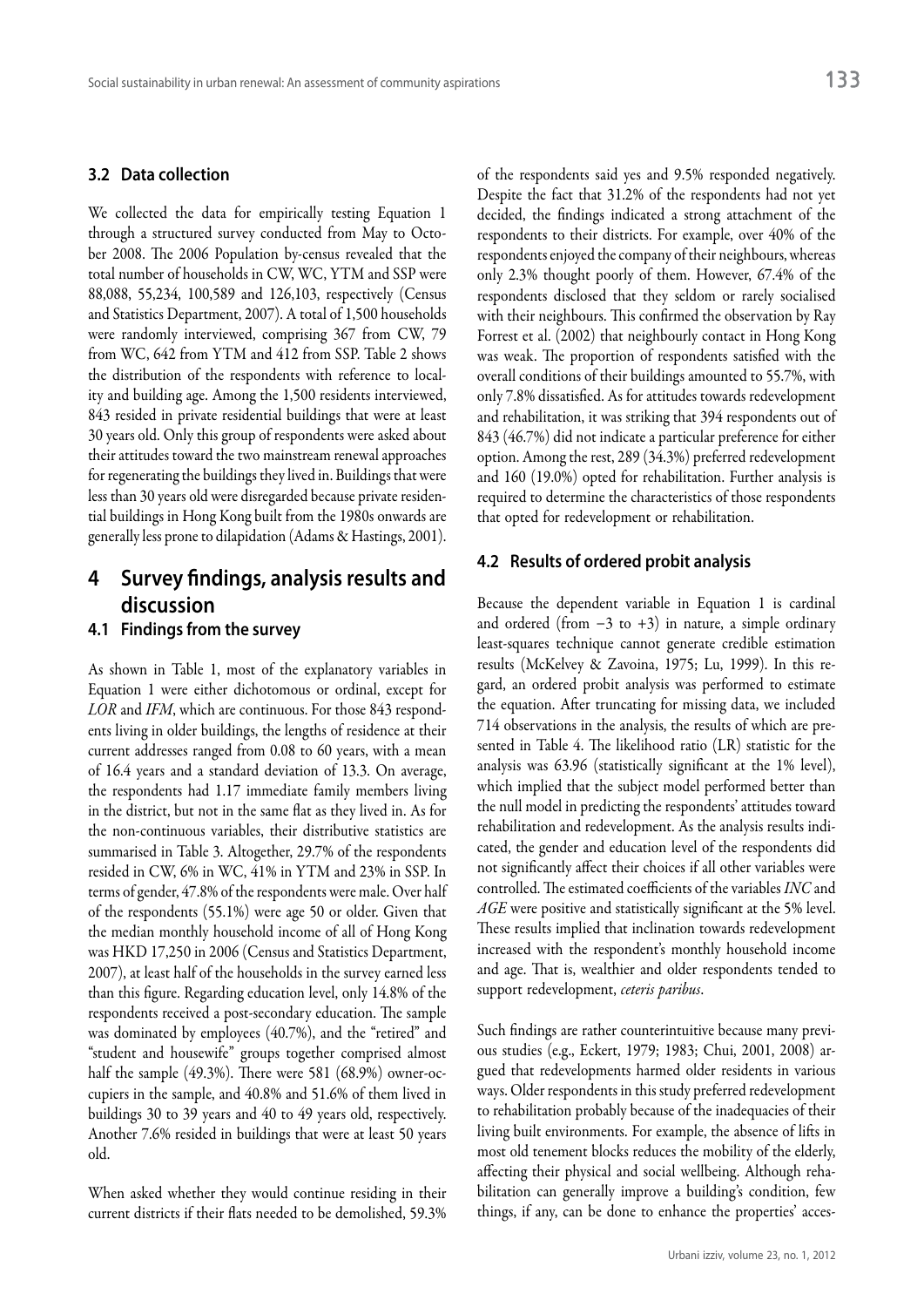| Variable               | Coefficient   | Standard error        | z-statistic |        |
|------------------------|---------------|-----------------------|-------------|--------|
| <b>GEN</b>             | 0.075035      | 0.095877              | 0.782616    |        |
| AGE                    | 0.083936      | 0.034209              | 2.453628    | $***$  |
| INC                    | 0.053528      | 0.024274              | 2.205116    | $***$  |
| <b>EDU</b>             | $-0.065055$   | 0.043642              | $-1.490650$ |        |
| $EMP_1$                | $-0.332779$   | 0.274057              | $-1.214269$ |        |
| $EMP_2$                | $-0.184300$   | 0.238810              | $-0.771741$ |        |
| $EMP_3$                | $-0.123556$   | 0.240729              | $-0.513260$ |        |
| $EMP_4$                | $-0.484834$   | 0.253495              | $-1.912596$ | $\ast$ |
| <b>TEN</b>             | 0.184545      | 0.102457              | 1.801190    | $\ast$ |
| LOR                    | 0.000416      | 0.003901              | 0.106652    |        |
| $ITS_1$                | $-0.104617$   | 0.085180              | $-1.228185$ |        |
| $ITS_2$                | 0.119178      | 0.137294              | 0.868045    |        |
| <b>BAGE</b>            | 0.179490      | 0.066982              | 2.679688    | $***$  |
| SAT                    | $-0.263234$   | 0.062631              | $-4.202954$ | $***$  |
| IFM                    | 0.000584      | 0.015750              | 0.037086    |        |
| <b>FSI</b>             | 0.096921      | 0.061390              | 1.578767    |        |
| <b>REL</b>             | $-0.002759$   | 0.075035              | $-0.036766$ |        |
| CW                     | $-0.058582$   | 0.095253              | $-0.615010$ |        |
| WC                     | 0.628215      | 0.228916              | 2.744304    | $***$  |
| <b>YTM</b>             | 0.173540      | 0.095460              | 1.817926    | $\ast$ |
| Dependent variable     | <b>CHOICE</b> | No. of observations   | 714         |        |
| Pseudo R-squared       | 0.032389      | Akaike info criterion | 2.749033    |        |
| Schwarz criterion      | 2.915479      | Log likelihood        | $-955.4046$ |        |
| Hannan-Quinn criterion | 2.813315      | LR statistic          | 63.96037    | ***    |
|                        |               |                       |             |        |

**Table 4:** Results of the ordered probit analysis.

Notes: (\*\*\*), (\*\*) and (\*) denote statistical significance at the 1%, 5% and 10% levels, respectively.

sibility due to the physical and technical constraints of such buildings. Redevelopment, in contrast, can offer an opportunity to either incorporate better designs and provisions into new buildings or to move the residents affected to other buildings with better accessibility. In light of this, poor building performance may predispose older respondents to redevelopment. The adaptability of a building to cater to the special needs of its elderly residents would be a great concern for rehabilitation.

In fact, this explanation is in line with the other findings from the empirical analysis. As the analysis results indicated, it is more likely for respondents living in older buildings to tend to favour redevelopment. From the perspective of structural safety, buildings that are at least 40 years old are prone to many problems (Adams & Hastings, 2001). For example, the use of seawater in mixing concrete, poor workmanship and inadequate supervision during the 1960s and 1970s rendered buildings constructed in that era vulnerable to steel reinforcement corrosion leading to concrete spalling. From the residents' viewpoint, their buildings, if not totally irreparable, are not fit to rehabilitate cost-effectively. Residents of older buildings were hence more likely to pick redevelopment as their choice. At the same time, the analysis results revealed that

respondents dissatisfied with the overall conditions of their buildings also tended to support redevelopment.

The association between respondents' age and inclination to redevelop should be interpreted with care. The analysis results also showed that, compared to those that were unemployed, retired respondents tended to prefer rehabilitation, which is seemingly contradictory to the finding stated earlier. The divergence can be explained from the perspective of one's living style. Compared to older residents that were still working, the retired elderly usually have more time to spend in their own neighbourhoods. Therefore, they may have a strong bond to the local social fabric and would not prefer redevelopment, which would disturb or even destroy their social networks built up over many years.

Regarding housing tenure, owner-occupiers tended to support redevelopment compared to respondents in other tenure modes, *ceteris paribus*. On the other hand, it is rather surprising to see that one's length of residence in his or her current address (*LOR*) and intention to stay (*ITS*) in the district turned out to be statistically insignificant factors (even at the 10% level). Moreover, variables representing the quality of existing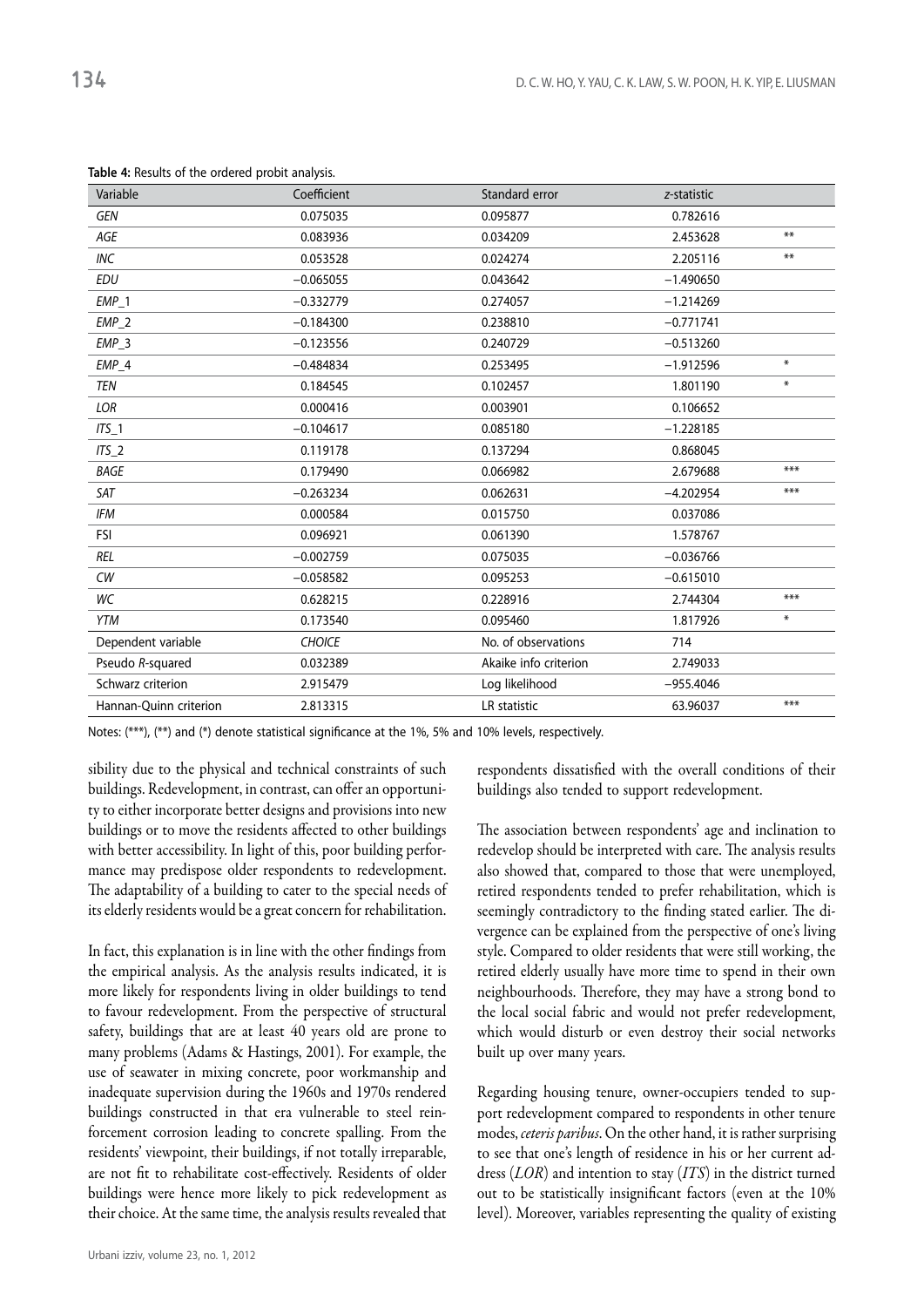social networks in the district (*FSI*, *IFM* and *REL*) did not have any significant effect on a respondent's attitude, even at the 10% level.

As far as the locational factor is concerned, compared to those in CW and SSP, respondents from WC and YTM preferred redevelopment more. These findings diverged from those of the District Aspiration Studies (DASs), which was commissioned by the District Councils in late 2009 (Urban Renewal Authority, 2010). The DASs revealed a strong inclination to re‑ habilitation by residents in WC. The divergence between these findings might have originated from their different opinion collection processes. We used a structured survey of randomly sampled households for this study, and workshops, in addition to surveys, were held to collate people's views in the DAS for WC. The findings from the workshops may be subjected to selection bias because active participants in these workshops were more likely to be preservationists. In addition, respondents in the DAS for WC had mixed backgrounds, including local residents, people that worked in the district, visitors to the district and local retail business operators, whereas only residents in older private buildings were surveyed for this study. These methodological and respondent differences contributed to the divergent findings.

# **4.3 Discussion**

The analysis results suggested that building quality, be it measured by residents' satisfaction or by building age, was one of the major determinants of their choices between the two urban renewal approaches. When asked about the key reasons for their choices, 49 of the 160 pro‑rehabilitation respondents (30.6%) opined that their buildings were not so dilapidated. For those choosing redevelopment, 43.6% thought that their buildings were too decrepit. Therefore, perceived building quality played a pivotal role in shaping the attitudes of the respondents. This finding signifies that the way people intervene in their built environment is contingent upon the person's perceptions of the quality of the building they live in.

The results of the analysis also indicate that our minds should not be preoccupied by "logical" thinking when determining the best option for an urban renewal project. For example, it is commonly perceived that local social networks should be preserved in renewal projects. In addition, much literature had identified the elderly as one of the most vulnerable groups in redevelopments. It seems logical that the elderly are against redevelopment, which has been accused of disrupting the social fabric and displacing the disadvantaged. However, the empirical findings of this study revealed that older respondents in the areas surveyed preferred redevelopment to rehabilitation. As implied by these findings, redevelopment is not necessarily

socially unacceptable in an area with a high concentration of the elderly. Many other factors, such as the employment status and lifestyle of the local residents, must be considered when evaluating the potential impact of a renewal project. It is highly probable that the effects of a resident's socioeconomic status on his or her attitude also vary in a social and cultural context. More importantly, understanding stakeholders' aspirations or preferences under each scenario is essential to a socially desirable and sustainable project.

Furthermore, the research findings revealed that domestic tenants, rather than owner-occupiers, were opposed to redeveloping the buildings in which they lived. This tenure-based empirical finding can be a sign of the discontent of the domestic tenants with the current compensation policy for redevelopment. Indeed, the current compensation mechanisms for the residents affected by redevelopment are skewed. Only property owners are compensated in the case of redevelopment led by the private sector. Tenants or lessees are not entitled to any reparation other than damages for early lease termination from their landlords. In a redevelopment project initiated by the Urban Renewal Authority (URA) before the enactment of the *Landlords and Tenants (Consolidation) (Amendment) Ordinance 2004*, the authority offered ex‑gratia cash payments to the domestic tenants affected. For new projects carried out by the URA, the domestic tenants affected can choose between re‑housing in public housing and cash compensation based on 3.5 times the rateable value of the properties occupied. However, these payments are not as attractive as those offered to the property owners. The government and URA should consider reviewing the compensation policy for domestic tenants in redevelopment projects.

As shown by the findings from the survey, the residents in Hong Kong's older urban areas were divided over the preferred approach to renewing their buildings. Although the government took a bold and determined step to engage the public in the comprehensive review of the city's urban renewal strategy in 2008 and 2009, it seems that community involvement still remains at the level of overall strategy formulation and has not moved down to the level of project planning and operation. As Avi Friedman (2007) cautioned, urban renewal is likely to fail if the residents affected are not involved in the process. The renewal authorities and their agents should work with the local community on the strategy for each project (Percy, 2003). This can reveal the needs of the local community and reduce the chances of other social problems occurring, such as social exclusion (Stubbs, 2004).

The previous section highlighted that the findings of a community aspirations survey for urban renewal may be sensitive to the methodology adopted. For the sake of public accountabil-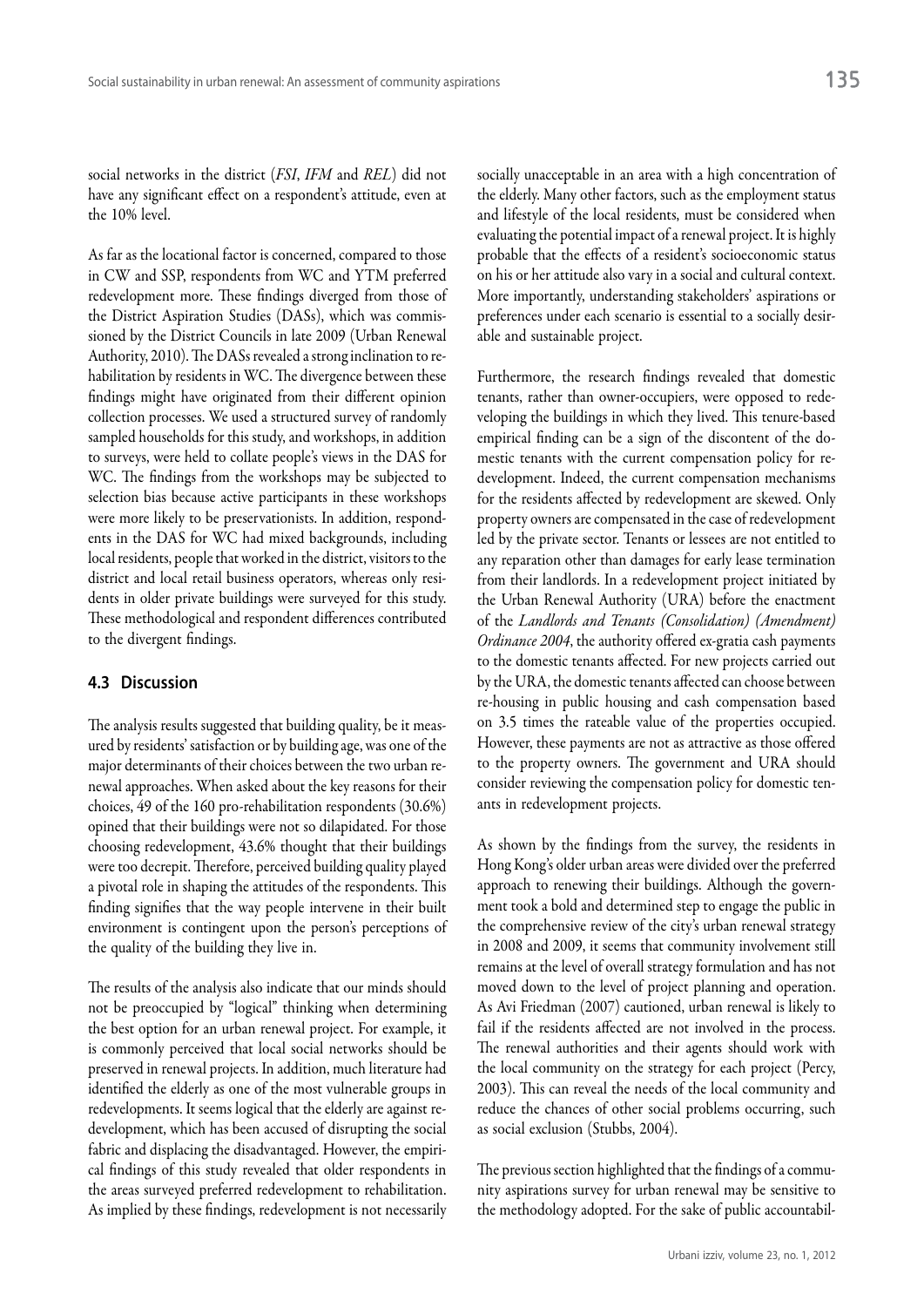ity and credibility, the URA or related organisations should have a set of consistent and transparent guidelines for conducting community aspirations surveys for urban renewal projects in the future. Serving as a preliminary study, this study targeted only private housing residents. The views of other stakeholders, including local retail operators and workers in the districts, should also be included to produce a comprehensive evaluation of each community's aspirations.

# **5 Conclusion**

Urban renewal is an urgent resort to address rapid urban decay due to building dilapidation. Each redevelopment or rehabilitation approach has its own strengths and limitations. Given the significance of community reactions to sustainable urban renewal, this study assessed how residents in older districts perceived the two mainstream approaches of urban renewal through a structured survey. The survey findings revealed that, among those residents that were not indifferent to either option, redevelopment was a more preferred option. Based on the ordered probit analysis of the survey data, the authors found that building age, the respondent's age, household income, retirement status, housing tenure and satisfaction with the conditions of one's building were significant determinants of an individual's attitude towards either urban renewal approach. On the other hand, both attitudes straddled gender, education level, length of residence, intention to stay and other social network characteristics.

This study revealed some divergent views towards the two main options for urban renewal. Therefore a balanced strategy of urban renewal is needed for the long-term sustainable management of a city's building stock. Given the uniqueness of each urban renewal project (Fung & Yau, 2009), a strategy for implementing each project should be specifically planned. Without input from stakeholders, a top‑down approach cannot achieve a balanced and sustainable urban renewal strategy in the current "stakeholder society". Social conditions and community aspirations should be first assessed at the beginning of each project's planning process. More importantly, the community should be genuinely engaged in key decision-making exercises to reduce instances of injustice and social exclusion. Undoubtedly, different parties will have different priorities in a renewal project. Consensus building among the stakeholders is thus essential, but will be challenging in most cases. Although some studies (e.g., Sheffield, 1999; Dennis, 2006) have proposed the use of advanced techniques and technologies in urban planning, there should have been more studies on consensus building or collaborative decision‑making for urban renewal. The applicability of methods like the urban decision room proposed by Neil Mayer et al. (2005) for urban renewal warrants vigilant consideration.

#### Daniel Chi Wing Ho

The University of Hong Kong, Department of Real Estate and Construction, Pokfulam Road, Hong Kong E-mail: danielho@hku.hk

#### Yung Yau

City University of Hong Kong, Department of Public and Social Administration, Kowloon Tong, Hong Kong

#### Chi Kwong Law

The University of Hong Kong, Department of Social Work and Social Administration, Pokfulam Road, Hong Kong

#### Sun Wah Poon

The University of Hong Kong, Department of Real Estate and Construction, Pokfulam Road, Hong Kong

Hak Kwong Yip Policy 21 Limited, Hong Kong

#### Ervi Liusman The University of Hong Kong, Department of Real Estate and Construction, Pokfulam Road, Hong Kong

#### **Notes**

[1] The amount of ex-gratia cash payment varies with household size. Under no circumstance is it less than HKD 70,000 for a one-person household and HKD 80,000 for a two-person or larger household.

<sup>[2]</sup> Tenants opting for re-housing must fulfil the eligibility criteria stated in the application for public housing of the Hong Kong Housing Authority or Hong Kong Housing Society.

[3] Tenants may also be offered a cash incentive equal to 0.5 times the rateable value on top of the ex-gratia payment, subject to certain eligibility conditions.

### **Acknowledgements**

The authors gratefully acknowledge the financial support provided by the Research Grants Council of the Hong Kong Special Administrative Region (Project No. 7009-PPR-4), which made this study possible.

## **References**

Adams, D. & Hasting, E. M. (2001) Urban renewal in Hong Kong: Transition from development corporation to renewal authority. *Land Use Policy,* 18(3), pp. 245–258. DOI: 10.1016/S0264-8377(01)00019-9

Alker, S. & McDonald, A. (2003) Incorporating sustainable development into redevelopment. *Sustainable Development,* 11(3), pp. 171–182. DOI: 10.1002/sd.215

Arthurson, K. (1998) Redevelopment of public housing estates: The Australian experience. *Urban Policy and Research,* 16(1), pp. 35–46. DOI: 10.1080/08111149808727746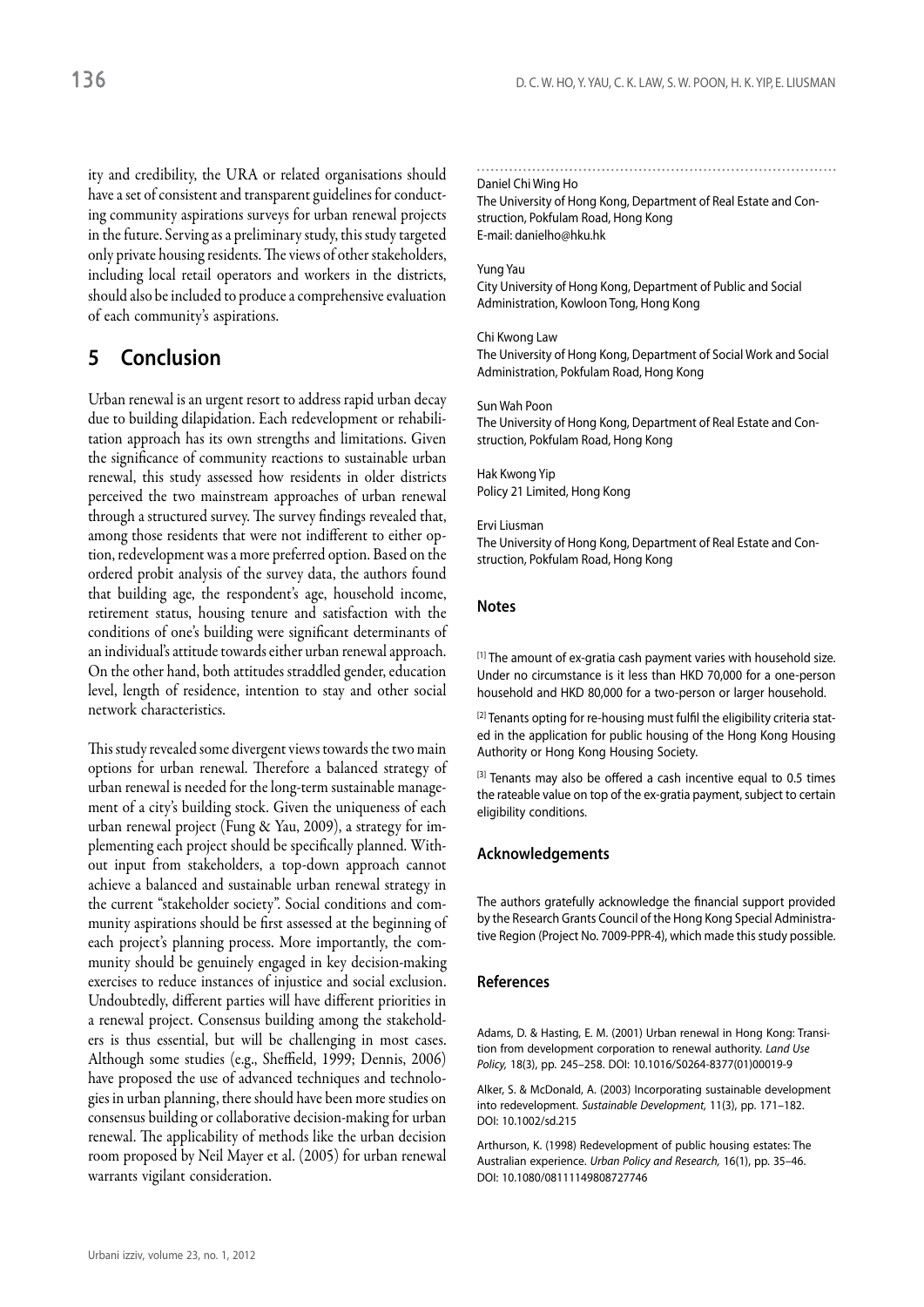Balchin, P. N., Kieve, J. L. & Bull, G. H. (1992) *Urban land economics and public policy*. London, Macmillan.

Brookes, J. A. & Hughes, K. (1975) Housing redevelopment and rehabilitation. *Town Planning Review,* 46(2), pp. 215–225.

Census and Statistics Department (2007) *2006 Population by‑census: Basic tables for district council districts*. Hong Kong.

Chan, E. H. W. & Lee, G. K. L. (2008a) Applicability in Hong Kong of London's experiences on urban redevelopment practices. *Property Manage‑ ment*, 26(2), pp. 125–137. DOI: 10.1108/02637470810866697

Chan, E. H. W. & Lee, G. K. L. (2008b) Contribution of urban design to economic sustainability of urban renewal projects in Hong Kong. *Sus‑ tainable Development,* 16(6), pp. 353–364. DOI: 10.1002/sd.350

Chui, E. (2001) Doomed elderly in a booming city: Urban redevelopment and housing problems of elderly in Hong Kong. *Housing, Theory and Society,* 18(3–4), pp. 158–166. DOI: 10.1080/14036090152770528

Chui, E. (2008) Ageing in place in Hong Kong – challenges and opportunities in a capitalist Chinese city. *Ageing International,* 32(3), pp. 167– 182. DOI: 10.1007/s12126-008-9015-2

Cooper, I. (2001) Post occupancy evaluation – where are you? *Building Research & Information*, 29(2), pp. 158–163. DOI: 10.1080/09613210010016820

Couch, C. & Dennemann, A. (2000) Urban regeneration and sustainable development in Britain. *Cities,* 17(2), pp. 137–147. DOI: 10.1016/S0264- 2751(00)00008-1

Danchev A. (2005) Social capital influence on sustainability of development (case study of Bulgaria). *Sustainable Development,* 13(1), pp. 25– 37. DOI: 10.1002/sd.243

Dempsey, N., Bramley, G., Power, S. & Brown, C. (in press) The social dimension of sustainable development: Defining urban social sustainability. *Sustainable Development*, DOI: 10.1002/sd.417.

Dennis, S. F. Jr. (2006) Prospects for qualitative GIS at the intersection of youth development and participatory urban planning. *Environment and Planning A,* 38(11), pp. 2039–2054. DOI: 10.1068/a3861

Eckert, J. K. (1979) Urban renewal and redevelopment: High risk for the marginally subsistent elderly. *The Gerontologist,* 19(5 Part 1), pp. 496– 502. DOI: 10.1093/geront/19.5\_Part\_1.496

Eckert, J. K. (1983) Dislocation and relocation of the urban elderly: Social networks as mediators of relocation stress. *Human Organization,* 42(1), pp. 39–45.

Edgar, B. & Taylor, J. (2000) Housing. In: Roberts, P. & Sykes, H. (eds.) *Urban regeneration: A handbook*. London, Sage.

Edwards, J. (1997) Urban policy: The victory of form over substance? *Urban Studies,* 34(56), pp. 825–843.

Fordham, G. (1995) *Made to last*. York, Joseph Rowntree Foundation.

Forrest, R., La Grange A. & Yip N. M. (2002) Neighbourhood in a high rise, high density city: Some observations on contemporary Hong Kong. *The Sociological Review,* 50(2), pp. 215–240. DOI: 10.1111/1467- 954X.00364

Fried, M. (1966) Grieving for a lost home: Psychological costs of relocation. In: Wilson, J. Q. (ed.) *Urban Renewal: The record and the controversy.*  Cambridge, MIT Press.

Friedman, A. (2007) *Sustainable residential development: Planning and design for green neighborhoods*. New York, McGraw-Hill.

Fung, W. B. & Yau Y. (2009) Weightings of decision-making criteria for neighbourhood renewal: Perspectives of university students in Hong Kong. *Journal of Urban Regeneration and Renewal,* 2(3), pp. 238–258.

Hartman, C. (1964) The housing of relocated families. *Jour‑ nal of the American Institute of Planners,* 30(4), pp. 266–286. DOI: 10.1080/01944366408978135

He, S. & Wu, F. (2007) Socio-spatial impacts of property-led redevelopment on China's urban neighbourhoods. *Cities,* 24(3), pp. 194–208. DOI: 10.1016/j.cities.2006.12.001

Ho, D. C. W., Chau, K. W., Cheung, A. K. C., Yau, Y., Wong, S. K., Leung, H. F., et al. (2008) A survey of the health and safety conditions of apartment buildings in Hong Kong. *Building and Environment,* 43(5), pp. 764–775. DOI: 10.1016/j.buildenv.2007.01.035

Ho, D. C. W., Leung, H. F., Wong, S. K., Cheung, A. K. C, Lau, S. S. Y., Wong, W. S., et al. (2004) Assessing the health and hygiene performance of apartment buildings. *Facilities,* 22(3/4), pp. 58–69. DOI: 10.1108/02632770410527789

Ho, D. C. W. & Yau, Y. (2004) *Building safety and condition index: Bench‑ marking tool for maintenance managers*. Paper presented at the CIB W70 Facilities Management and Maintenance Symposium 2004, 7–8 December, Hong Kong. Typescript.

Home Affairs Department (2010) *Database of private buildings in Hong Kong*. Available at: https://bmis.buildingmgt.gov.hk/eng/index.php (accessed 3 May 2010).

Hopwood, B., Mellor, M. & O'Brien, G. (2005) Sustainable development: Mapping different approaches. *Sustainable Development,* 13(1), pp. 38– 52. DOI: 10.1002/sd.244

Hui, E. C. M, Wong, J. T. Y. & Wan, J. K. M. (2008) The evidence of value enhancement resulting from rehabilitation. *Facilities*, 26(1–2), pp. 16–32. DOI: 10.1108/02632770810840282

Jackson, L. E. (2003) The relationship of urban design to human health and condition. *Landscape and Urban Planning,* 64(4), pp. 191–200. DOI: 10.1016/S0169-2046(02)00230-X

Jacobs, B. & Dutton, C. (2000). Social and community issues. In: Roberts, P. & Sykes, H. (eds.) *Urban regeneration: A handbook*. London, Sage.

Jacobs, J. (1961) *The death and life of great American cities*. New York, Random House.

Juan, Y. K., Gao, P. & Wang, J. (2010) A hybrid decision support system for sustainable office building renovation and energy performance improvement. *Energy and Buildings*, 42(3), pp. 290–297. DOI: 10.1016/j. enbuild.2009.09.006

Keating, L. (2000) Redeveloping public housing: Relearning urban renewal's immutable lessons. *APA Journal,* 66(4), pp. 384–397.

Lloyd, M. G. (2002) Urban regeneration and community development in Scotland: Converging agendas for action. *Sustainable Development,* 10(3), pp. 147–154. DOI: 10.1002/sd.193

Loftman, P. & Nevin, B. (1995) Prestige projects and urban regeneration in the 1980s and 1990s: A review of benefits and limitations. *Planning Practice and Research,* 10(3–4), pp. 209–315. DOI: 10.1080/02697459509696280

Lu, M. (1999) Determinants of residential satisfaction: Ordered logit vs. regression models. *Growth and Change*, 30(2), pp. 264–287. DOI: 10.1111/0017-4815.00113

Mayer, I., Van Bueren, E., Bots, P., Van der Voort, H. & Seijdel, R. (2005) Collaborative decisionmaking for sustainable urban renewal projects: A simulation-gaming approach. *Environment and Planning B,* 32(3), pp. 403–423. DOI: 10.1068/b31149

Mayer, N. (1981) Rehabilitation decisions in rental housing: An empirical analysis. *Journal of Urban Economics,* 10(1), pp. 76–84. DOI: 10.1016/0094-1190(81)90024-3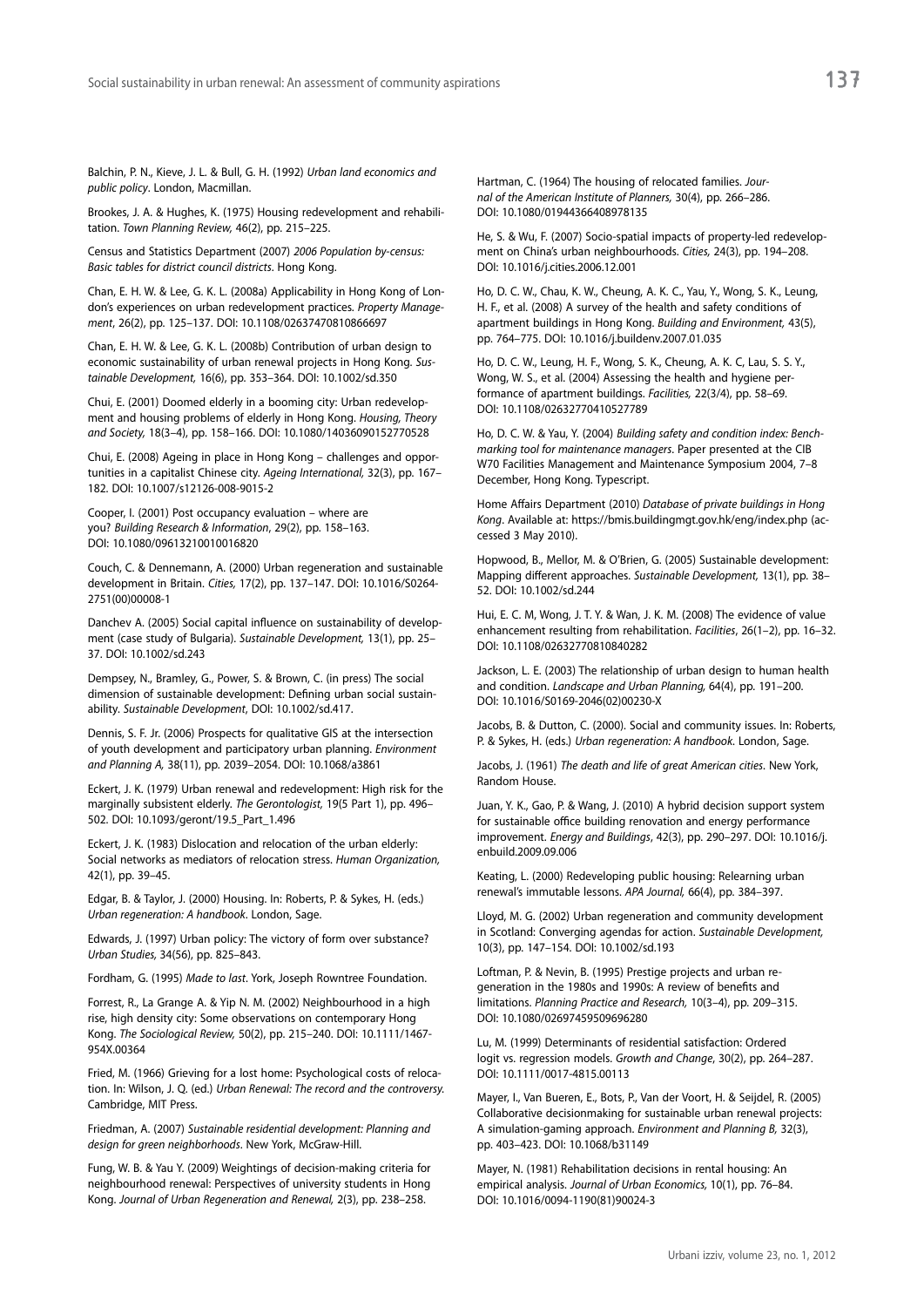McKelvey, R. D. & Zavoina, W. (1975) A statistical model for the analysis of ordinal level dependent variables. *Journal of Mathematical Sociology*, 4(1), pp. 103–120. DOI: 10.1080/0022250X.1975.9989847

McLaren, D. (1989) "Action for cities" and the urban environment. *Local Economy*, 4(2), pp. 99–111. DOI: 10.1080/02690948908725981

Meegan, R. & Mitchell, A. (2001) It's not community round here, it's neighbourhood: Neighbourhood change and cohesion in urban regeneration policies. *Urban Studies,* 38(12), pp. 2167–2194. DOI: 10.1080/00420980120087117

Mendelsohn, R. (1977) Empirical evidence on home improvement. *Journal of Urban Economics,* 4(4), pp. 459–468. DOI: 10.1016/0094- 1190(77)90006-7

Messner, S. D. (1968) Urban redevelopment in Indianapolis: A benefit-cost analysis. *Journal of Regional Science,* 8(2), pp. 149–158. DOI: 10.1111/j.1467-9787.1968.tb01320.x

Mourao, J. & Pedro, J. B. (2007) Sustainable housing: From consensual guidelines to broader challenges. In: Braganca, L., Pinheiro, M., Jalali, S., Mateus, R., Amoeda, R. & Guedes, M. C. (eds.) *Portugal SB07: Sustainable construction, material and practices*. Amsterdam, IOS Press.

Needleman, L. (1965) *The economics of housing*. London, Staples Press.

Needleman, L. (1969) The comparative economics of improvement and new building. *Urban Studies*, 6(2), pp. 196–209. DOI: 10.1080/00420986920080261

Ng, M. K. (2002) Property-led urban renewal in Hong Kong: Any place for the community? *Sustainable Development,* 10(3), pp. 140–146. DOI: 10.1002/sd.189

Ng, S. H., Kam, P. K. & Pong, R. W. M. (2005) People living in ageing buildings: Their quality of life and sense of belonging. *Journal of Environmental Psychology,* 25(3), pp. 347–360. DOI: 10.1016/j. jenvp.2005.08.005

Oakley, S. (2007) Public consultation and place-marketing in the revitalisation of the Port Adelaide Waterfront. *Urban Policy and Research*, 25(1), pp. 113–128. DOI: 10.1080/08111140701225594

Ogdul, H. G. (2000) Social cohesion; Is it sufficient? Migrant communities in two disadvantaged neighborhoods in Istanbul. *Geojournal*, 51(4), pp. 321–328. DOI: 10.1023/A:1012222219170

O'Loughlin, J. & Munski, D. C. (1979) Housing rehabilitation in the inner city: A comparison of two neighborhoods in New Orleans. *Economic Geography,* 55(1), pp. 52–70. DOI: 10.2307/142732

Percy, S. (2003) New agendas. In: Couch, C., Fraser, C. & Percy, S. (eds.) *Urban regeneration in Europe*. Oxford, Blackwell Science. DOI: 10.1002/9780470690604.ch13

Planning and Lands Bureau (2001) *Urban renewal strategy*. Hong Kong.

Price Waterhouse (1993) *Evaluation of urban development grant, urban regeneration grant and city grant*. London, HMSO.

Ribeiro, F. L. (2008) Urban regeneration economics: The case of Lisbon's old downtown. *International Journal of Strategic Property Management*, 12(3), pp. 203–213. DOI: 10.3846/1648-715X.2008.12.203-213

Roberts, P. (2000) Evolution, definition and purpose of urban regeneration. In: Roberts, P. & Sykes, H. (eds.) *Urban regeneration: A handbook*. London, Sage.

Shear, W. B. (1983) Urban housing rehabilitation and move decision. *Southern Economic Journal,* 49(4), pp. 1030–1052. DOI: 10.2307/1058105

Sheffield, J. (1999) *Electronically assisted dialogues for urban planning*. Paper presented at the 32nd Annual Hawaii International Conference on System Sciences, 5–8 January, Maui, Hawaii. Typescript.

Shye, S. (1989) The systemic life quality model: A basis for urban

renewal evaluation. *Social Indicators Research,* 21(4), pp. 343–378. DOI: 10.1007/BF00303952

Simons, R. A., Magner, A. J. & Baku. E. (2003) Do housing rehabs pay their way? A national case study. *The Journal of Real Estate Research*, 25(4), pp. 431–461.

Stevens, C. A. (1995) Public housing redevelopment as social policy. *Urban Policy and Research,* 13(2), pp. 81–88. DOI: 10.1080/08111149508551659

Stubbs, M. (2004) Heritage-sustainability: Developing a methodology for the sustainable appraisal of the historic environment. *Planning, Practice & Research,* 19(3), pp. 285–305. DOI: 10.1080/02697450420003 23229

Tam, V. W. Y. & Tam, C. M. (2007) Crushed aggregate production from centralized combined and individual waste sources in Hong Kong. *Construction and Building Materials,* 21(4), pp. 879–886. DOI: 10.1016/j. conbuildmat.2005.12.016

Taylor, M. (2000) Communities in the lead: Power, organisational capacity and social capital. *Urban Studies,* 37(5–6), pp. 1019–1035. DOI: 10.1080/00420980050011217

Travis, R. W. (1973) *Place utility and social change in inner city historic space*. Doctoral thesis. Chicago, University of Illinois.

Urban Renewal Authority (2010) S*teering committee on review of the urban renewal strategy summary of findings of district aspiration studies SC Paper No. 14/2010*. Hong Kong.

Warren, J. M. (1965) Conservation and rehabilitation of housing: An idea approaches adolescence. *Michigan Law Review,* 63(5), pp. 892–912. DOI: 10.2307/1286509

Willmott, P. & Young, M. (1957) *Family and kinship in east London*. London, Routledge.

Winston, N. (2010) Regeneration for sustainable communities? Barriers to implementing sustainable housing in urban areas. *Sustainable Devel‑ opment*, 18(6), pp. 319–330. DOI. 10.1002/sd.399

Wong, S. K., Cheung, A. K. C., Yau, Y., Ho, D. C. W. & Chau, K. W. (2006) Are our residential buildings healthy and safe? A survey in Hong Kong. *Structural Survey,* 24(1), pp. 77–86. DOI: 10.1108/02630800610654432

Wood, C. (1991) Urban renewal: The British experience. In: Alterman, R. & Cars, R. (eds.) *Neighbourhood regeneration: An international evalua‑ tion*. London, Mansell.

Yau, Y. (2008) Building conditions in Yau Tsim Mong, Hong Kong: Appraisal, exploration and estimation. *Journal of Building Appraisal,* 3(4), pp. 319–329. DOI: 10.1057/jba.2008.8

Yau, Y. (2009) Raziskava o sprejemljivosti komasacije za urbano prenovo v Hongkongu [A study on the acceptability of land readjustment for urban regeneration in Hong Kong]. *Urbani izziv* 20(2), pp. 36–44 [105– 114]. DOI: 10.5379/urbani-izziv-en-2009-20-02-004

Yau, Y. (2010) Občutek pripadnosti skupnosti in sodelovanje lastnikov pri upravljanju večstanovanjskih stavb: raziskava v Hongkongu [Sense of community and homeowner participation in housing management: A study of Hong Kong]. *Urbani izziv* 21(1), pp. 51–60 [126–136]. DOI: 10.5379/urbani-izziv-en-2010-21-01-005

Yau, Y. (2011) Ali celovita sanacija vpliva na spremembo cen stanovanj? Študija primera v predelu Mongkok v Hongkong [Does comprehensive redevelopment change the housing price gradient? A case study in Mongkok, Hong Kong]. *Urbani izziv* 22(2), pp. 25–33 [98–106]. DOI: 10.5379/urbani-izziv-en-2011-22-02-003

Yau, Y. & Cheng, C. Y. (2010) Applicability of land readjustment in urban regeneration in Hong Kong. *Journal of Urban Regeneration and Renewal*, 4(1), pp. 19–32.